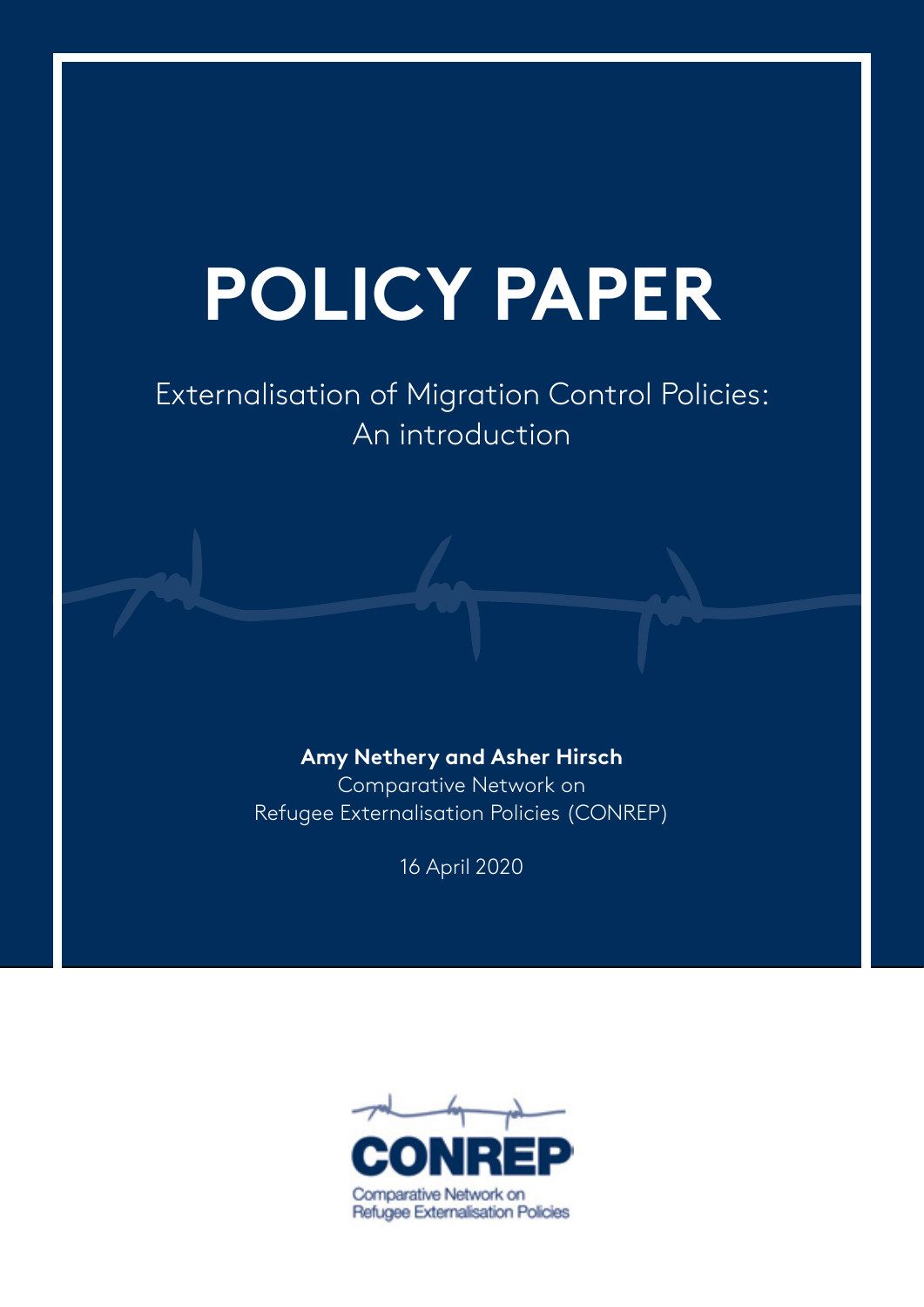#### © Amy Nethery and Asher Hirsch – April 2020

Reproduction in whole or in part is permitted, provided that full acknowledgement is given to the authors and that any such reproduction is transmitted to the authors.

The European Commission support for the production of this publication does not constitute an endorsement of the contents which reflect the views of the authors, and the Commission cannot be held responsible for any use which may be made of the information contained therein.

The project is co-funded by the European Union under the Erasmus+ Programme - Jean Monnet Activities (599660 EPP-1-2018-1-AU-EPPJMO-NETWORK).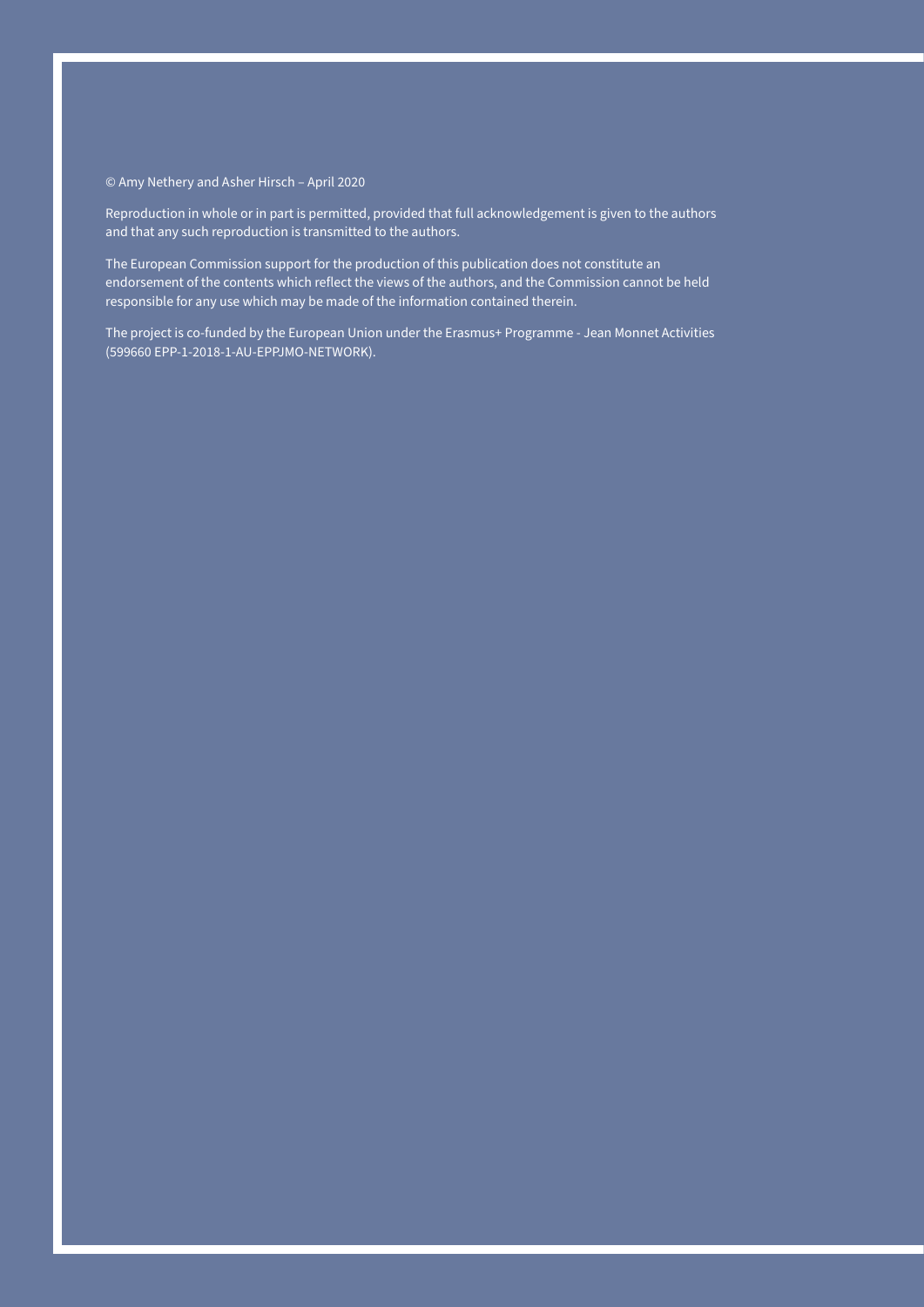## Contents:

| 1. Executive Summary                                     | 5              |
|----------------------------------------------------------|----------------|
| 2. Definitions                                           | 5              |
| 3. Forms of externalisation                              | $\overline{7}$ |
| 3.1 Maritime interception                                | 7              |
| 3.2 Extraterritorial processing and detention            | 7              |
| 3.3 Third-country interception                           | 8              |
| 3.4 Public messaging campaigns                           | 9              |
| 4. Bilateral cooperation                                 | 10             |
| 4.1 Australia and Indonesia                              | 10             |
| 4.2 Italy and Libya                                      | 11             |
| 4.3 The EU and origin states                             | 11             |
| 5. Multilateral cooperation                              | 12             |
| 5.1 Bali Process                                         | 12             |
| 5.2 European Union                                       | 12             |
| 6. Implications of externalisation policies for refugees | 13             |
| 6.1 Refugees unable to reach safety                      | 13             |
| 6.3 Refugees contained in regions                        | 14             |
| 7. Further implications of externalisation policies      | 14             |
| 7.1 International Law                                    | 14             |
| 7.2 Sovereignty                                          | 15             |
| 7.3 Democratic implications                              | 15             |
| 8. Conclusion                                            | 16             |
| Bibliography                                             | 17             |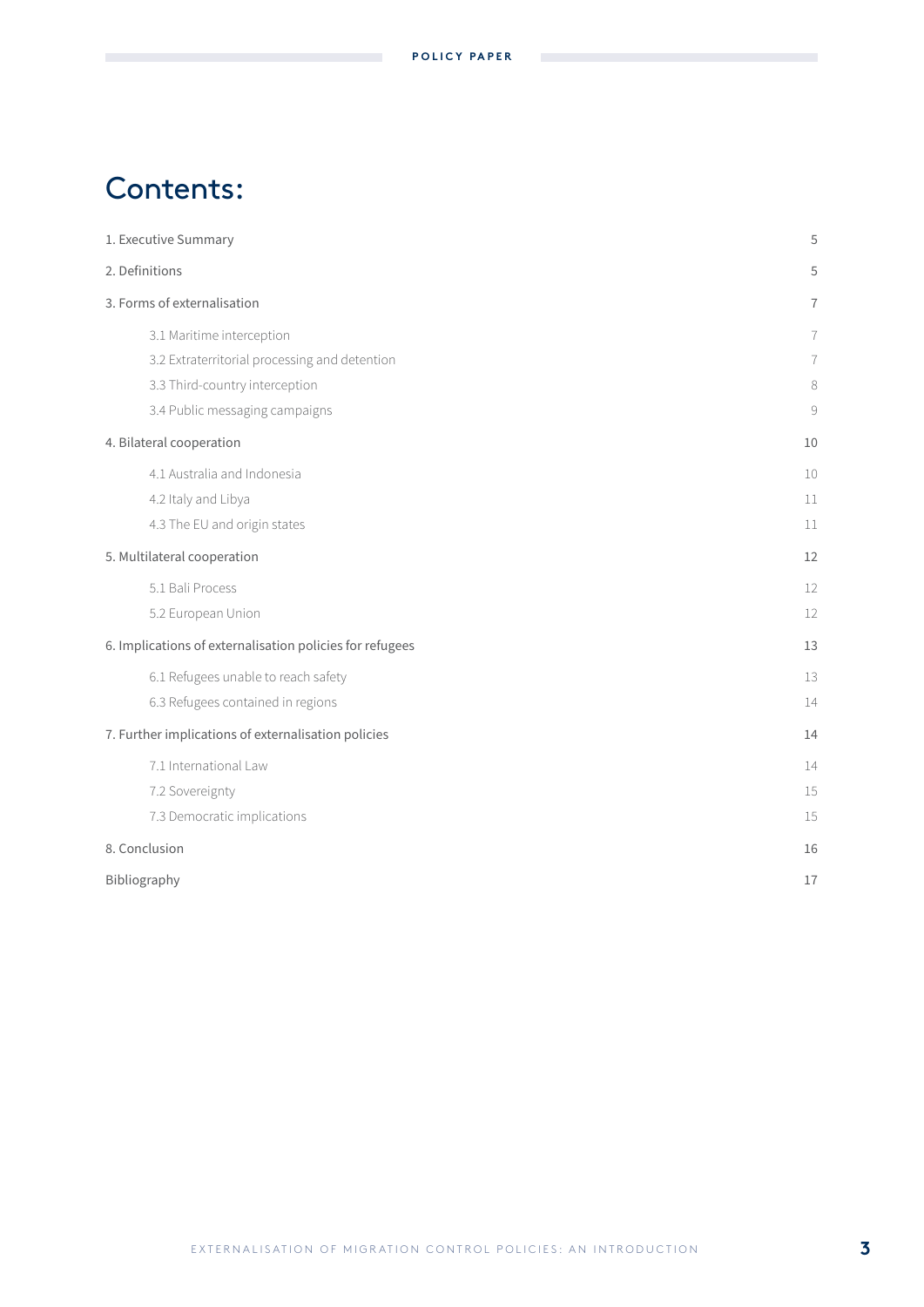## List of abbreviations

- **CONREP:** Comparative Network on Refugee Externalisation Policies **EU:** European Union **IOM:** International Organization for Migration
- **UNHCR:** United Nations High Commissioner for Refugees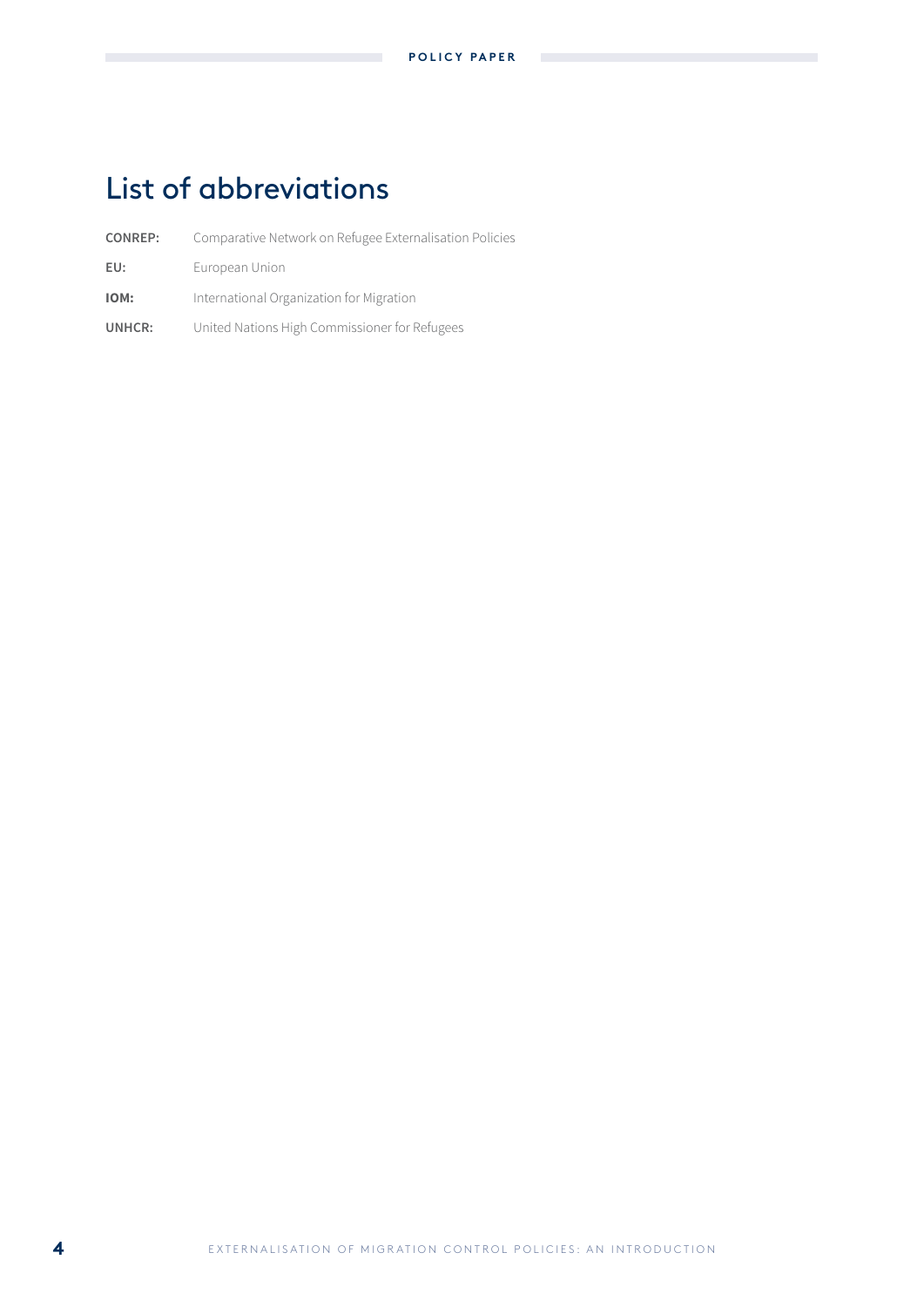#### <span id="page-4-0"></span>1. Executive Summary<sup>1</sup>

With 70.8 million people forcibly displaced globally, refugee protection is one of the most pressing transnational issues for migration scholars and policymakers to address. Increasingly, displaced people seek durable solutions in wealthy western states that are progressively hardening their migration control strategies. One way that destination states resist irregular movement of displaced people is by implementing refugee externalisation policies.

Destination states in the global north are often physically distant from refugee source countries, as the bulk of refugees remain in the region of displacement. These destination states have the technical, logistical and financial capacity to prevent refugees from reaching their territory where those people would be able to claim asylum. States use a range of measures to 'externalise' their borders, including maritime interceptions; extraterritorial processing and detention; third-country interceptions; carrier sanctions; bilateral and multilateral agreement with socalled 'transit' countries; and public messaging campaigns. These practices frequently breach international law. They prevent refugees from fleeing dangerous regions, and leave people stranded without durable solutions. Externalisation involves increasing the use of coercive and harmful practices including detention and deportation.

This policy report draws on research conducted as part of a research network entitled the 'Comparative Network on Refugee Externalisation Policies' (CONREP), funded by the European Commission under the Erasmus+ Jean Monnet funding scheme. CONREP is an international, interdisciplinary network of experts from six universities in Australia and Europe. It researches the impact and effects of the externalisation of refugee policies in two regions: Australia's activities in Southeast Asia and the Pacific; and the European Union and its member states' activities in North Africa. These policies exploit power asymmetries to transfer state and regional obligations and responsibility for asylums seekers and refugees to neighbouring states.

At their most destructive, externalisation policies can prevent refugees from reaching safety, and breach their human rights. Together, the urgent need to find safety, the lack of institutional pathways, and the additional enforcement barriers created by externalisation policies force people to take risky routes to seek safety in Europe or Australia. It is the first of two reports produced by the CONREP Network. This first policy report provides definitions of refugee externalisation policies, examples of the way that they are implemented by Australia, the European Union (EU) and its member states, and some of the implications of refugee externalisation. The second policy report will be produced at the conclusion of the project, and will focus on presenting policy recommendations.

### 2. Definitions

#### *Refugee*

The 1951 United Nations Refugee Convention defines a refugee as:

Any person who owing to a well-founded fear of being persecuted for reasons of race, religion, nationality, membership of a particular social group or political opinion, is outside the country of his/her nationality and is unable, or owing to such fear, is unwilling to avail himself/herself of the protection of that country.<sup>2</sup>

#### *Asylum seeker*

An asylum seeker is a person who has sought protection as a refugee, but whose claim for refugee status has not yet been assessed. However, under international law, a person is a 'refugee' as soon as they meet the definition of refugee, whether or not their claim has been assessed. If they are found to be refugees, then they are 'recognised refugees'.3

The UNHCR describes the status of asylum seekers as follows:

When people flee their own country and seek sanctuary in another country, they apply for asylum – the right to be recognized as a refugee and receive legal protection and material assistance. An asylum seeker must demonstrate that his or her fear of persecution in his or her home country is well-founded.4

The authors would like to thank Cameron Doig for his valuable research assistance. The authors would also like to thank Margherita Matera, Marco Borraccetti, Azadeh Dastyari,<br>Philomena Murray, Claire Loughnan and Pierluigi

<sup>2</sup> Article 1, *Convention Relating to the Status of Refugees*, opened for signature 28 July 1951, 189 UNTS 150 (entered into force 22 April 1954).

<sup>3</sup> Refugee Council of Australia, *Who is a refugee? Who is an asylum seeker?* (13 May 2016) <https://www.refugeecouncil.org.au/who-is-a-refugee/2/>.

<sup>4</sup> USA for UNHCR, *What is a Refugee?* <https://www.unrefugees.org/refugee-facts/what-is-a-refugee/>.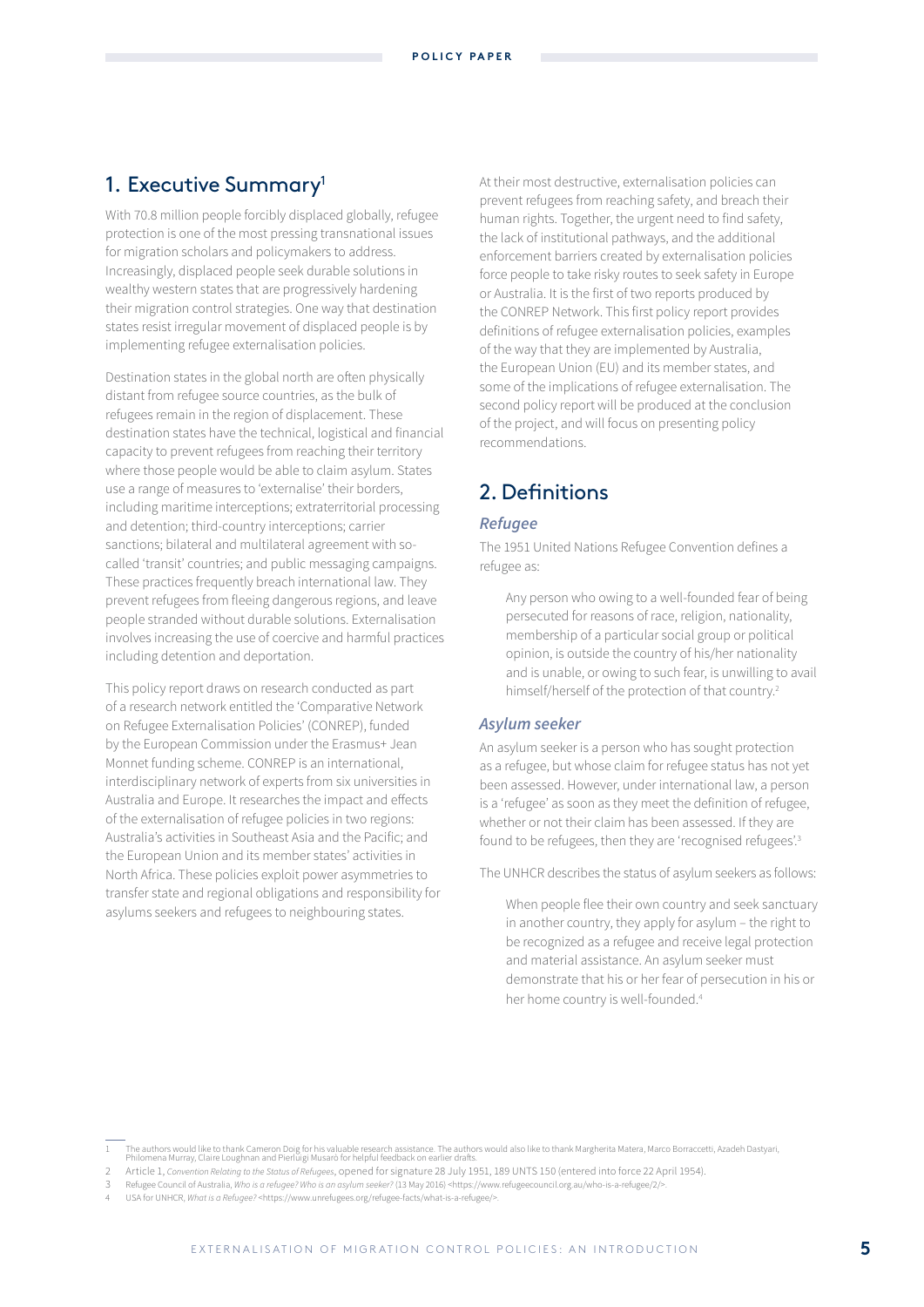#### *Source country*

The term 'source country' describes a country from which a person has been forcibly displaced, which may lead to them becoming an asylum seeker or refugee. The top 10 source countries for refugees in 2018 were Syria, Afghanistan, South Sudan, Myanmar, Somalia, Sudan, Democratic Republic of the Congo, Central African Republic, Eritrea, and Burundi.<sup>5</sup> 67% of the world's refugees came from the first five countries in this list.<sup>6</sup>

#### *Destination country*

The term 'destination country' describes the ultimate intended endpoint of forcibly displaced people, rather than a state through which they pass on the way to safety. FitzGerald characterises destination states as 'the rich democracies of the Global North', using the examples of Australia, Canada, the US, and the EU.<sup>7</sup> Due to limited resettlement options, 'for 99% of refugees, the only way to find safety in a country in the prosperous democracies of the Global North is to reach its territory and then ask for asylum'.<sup>8</sup>

#### *Transit countries*

The term 'transit country' describes a country through which a forcibly displaced person passes on their way to a destination country. The term can be reductive, failing to reflect the complexity of migration unrelated to displacement such as irregular labour migration.<sup>9</sup>

#### *Externalisation*

The term 'externalisation' has become useful in describing a range of policy approaches that aim to interrupt, halt or deter refugee movement. Crisp defines externalisation as

Measures taken by states in locations beyond their territorial borders to obstruct, deter or otherwise avert the arrival of refugees, asylum seekers and other migrants who do not have prior authorization to enter their intended country of destination.10

When implementing externalisation policies, destination states risk breaching their obligations under international law. Hirsch observes that states are undertaking 'extraterritorial measures that seek to prevent refugees from reaching their territorial borders in order to claim protection' and seeking to avoid their obligations under the 1951 Refugee Convention by keeping displaced people 'in countries of origin and first asylum.'11

Such measures include bilateral or multilateral 'co-operative non-entrée' policies jointly undertaken by transit and destination states.<sup>12</sup>

Externalisation policies necessarily involve cooperation, and can overlap and intersect to form a comprehensive barrier to refugee movement. FitzGerald identifies a global system of interlocking mechanisms for 'remote control' of irregular migration, with 'governments reaching beyond their territories in extensive, routine collaboration to track and deter millions of individuals and particular groups trying to cross borders.'13 Examples of externalisation policies include: maritime interdiction; readmission agreements; offshore detention and processing; carrier sanctions; public messaging campaigns; and material and logistical support for foreign law enforcement agencies.

#### 3. Forms of externalisation

#### 3.1 Maritime interception

Destination states such as Australia and European Union (and EU institutions and agencies) member states use maritime military operations to prevent the arrival of irregular migrants aiming to claim protection. These measures include maritime surveillance, boat turn-backs, supporting law enforcement agencies in transit states, and refusing to allow boats carrying irregular migrants to dock.

- 6 UNHCR, 'Global Trends: Forced Displacement in 2018' (Report, 19 June 2019) 3 <https://www.unhcr.org/5d08d7ee7.pdf>.
- 7 David Scott FitzGerald, *Refuge Beyond Reach: How Rich Democracies Repel Asylum Seekers,* (Oxford University Press, 2019) 4.
- 8 Ibid, 3.

13 FitzGerald, above n 7, 12.

refugee-protection>.

UNHCR, 'Global Trends: Forced Displacement in 2018' (Report, 19 June 2019) 15 <https://www.unhcr.org/5d08d7ee7.pdf>.

<sup>9</sup> Ahmet Içduygu, 'Rethinking transit migration in Turkey: reality and re-presentation in the creation of a migratory phenomenon' (2012) 18(4) *Population, Space and Place* 441. Jeff Crisp, Externalization and the erosion of refugee protection (25 November 2019) Comparative Network on Refugee Externalisation Policies (CONREP), The University of Melbourne,<br>^https://arts.unimelb.edu.au/school-of-soc

<sup>11</sup> Asher Lazarus Hirsch, 'The Borders Beyond the Border: Australia's Extraterritorial Migration Controls' (2017) 36, *Refugee Survey Quarterly*

<sup>48, 48-49.</sup>  $12$  Ibid.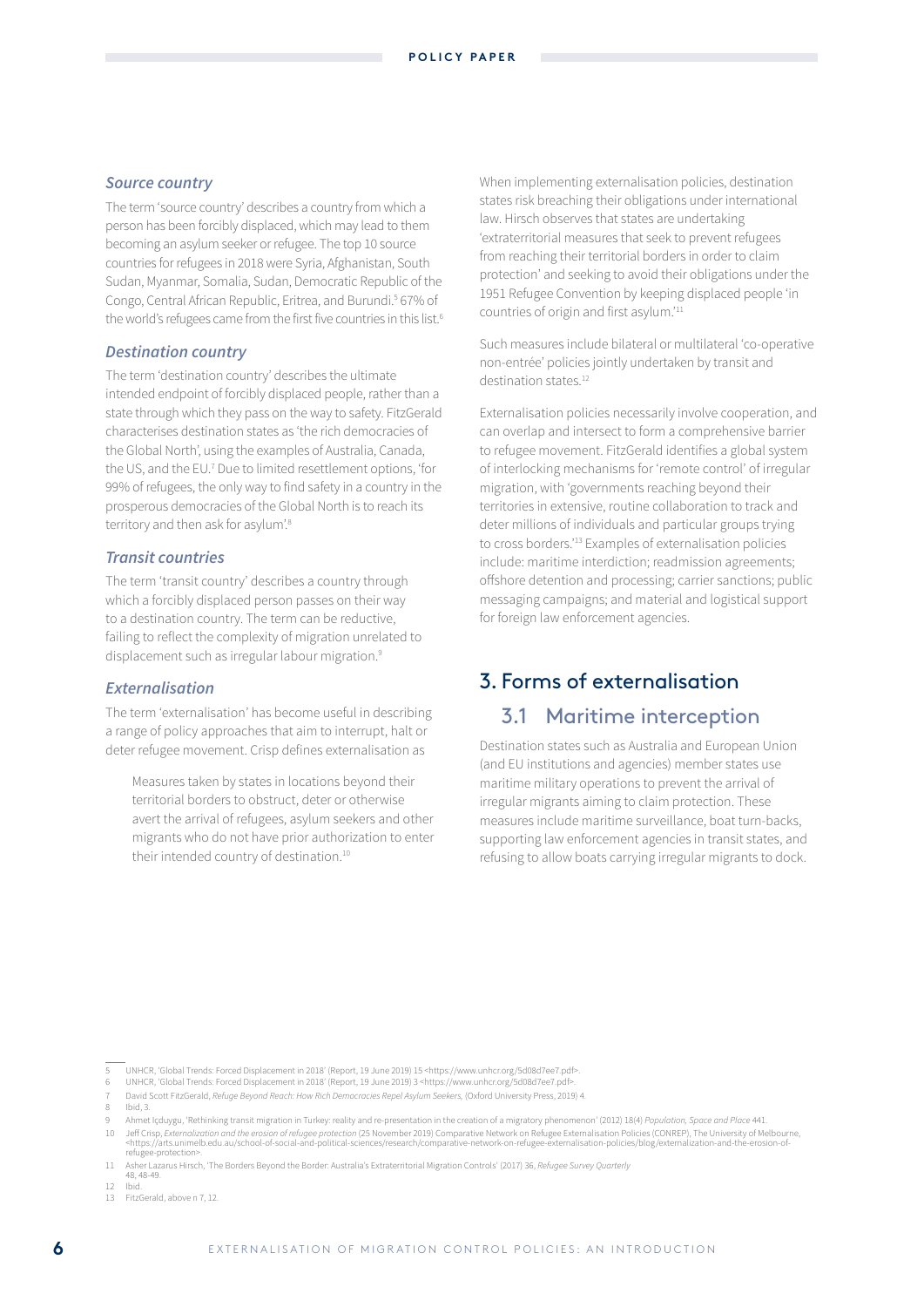<span id="page-6-0"></span>Since 2013, Australia has turned around or towed back 33 vessels carrying 810 irregular migrants, many of whom sought asylum.<sup>14</sup> This has shifted Australia's responsibilities onto neighbouring countries (particularly Indonesia), failed to address the underlying causes of irregular migration and people smuggling, and increased the use of non-seaworthy vessels and vessel sabotage, heightening the risk of serious injury or death.<sup>15</sup>

Similarly, the European Union and its member states (particularly Italy) have moved towards deterrent naval operations designed to return migrant boats to countries of origin. To block migrants from irregularly entering the EU, Member States have wound back search and rescue operations, blocked non-governmental organisations (NGOs) from conducting their own rescue operations and refused to allow people to disembark or access assistance at their ports.<sup>16</sup>

The European Border and Coast Guard Agency (Frontex) maintains that Operation Themis, under which it supports Italy's Mediterranean border control operations, 'does not foresee disembarking rescued migrants in Libya or other non-EU countries.'17 However, under an EU Naval military migrant interception operation in the central part of Southern Mediterranean Sea, the EU has trained Libyan coastguard personnel.18 Italy has provided material support to the Libyan navy by providing new boats and restoring existing vessels.19 This aid helps prevent people from leaving Libya, with the result that many migrants (including refugees and asylum seekers) are returned to detention in appalling conditions.<sup>20</sup>

#### 3.2 Extraterritorial processing and detention

Extraterritorial detention of migrants, including pending determination of visa status, is a form of externalisation. Offshore processing involves primary countries obtaining agreement from a secondary state that the secondary state will host migrants previously bound for the primary country. Secondary states then hold migrants while their visa status is determined, often in harsh detention conditions. This allows the primary country to claim that those migrants are not entitled to claim protection under international law in their territory. To this end, primary states combine offshore processing with legal fictions like excision of territory, and military interdiction to prevent physical access to territory.<sup>21</sup>

#### *Australia*

Between 2001 and 2007, Australia implemented a range of measures designed to deter people seeking asylum by boat, collectively labelled the 'Pacific Solution': excision of islands from Australia's migration zone; military interception of asylum seeker boats; and transportation of asylum seekers to Nauru and Papua New Guinea for refugee status determination.22 These policies were ended in 2008, but were resumed in 2012, this time under the title of 'offshore processing', when large numbers of people started once again to seek asylum by boat.<sup>23</sup> Since 13 August 2012, 4177 people have been sent to Nauru and Papua New Guinea for processing. As of 30 September 2019, 562 of these people remained in the system; 632 people had departed for the US; and 1,117 people had been transferred to Australia for medical or other reasons. As at 21 October 2019, 135 people had been transferred under the Medevac Bill, and another 39 were approved and awaiting transfer (although 10 were being detained by PNG).<sup>24</sup> People detained under Australia's offshore processing arrangements have experienced serious human rights violations, and the regime is characterised by secrecy.<sup>25</sup>

19 Ibid.<br>20 Viole

24 Refugee Council, *Offshore Processing Statistics*, 27 October 2019 <https://www.refugeecouncil.org.au/operation-sovereign-borders-offshore-detention-statistics/2/>

<sup>14</sup> Harriet Spinks, 'Boat 'turnbacks' in Australia: a quick guide to the statistics since 2001' (Research Paper, Parliamentary Library, Parliament of Australia, 2018) 3.

<sup>15</sup> Andreas Schloenhardt and Colin Craig '"Turning Back the Boats": Australia's Interdiction of Irregular Migrants at Sea' (2015) 27(4) *International Journal of Refugee Law* 536, 571-572. 16 Azadeh Dastyari and Asher Hirsch 'The Ring of Steel: Extraterritorial Migration Controls in Indonesia and Libya and the Complicity of Australia and Italy' (2019) 19(3) *Human Rights Law* 

*Review* 435, 450. 17 Frontex, *Main Operations: Operation Themis (Italy)* (2019) <https://frontex.europa.eu/along-eu-borders/main-operations/operation-themis-italy-/>.

<sup>18</sup> Dastyari and Hirsch, above n 16, 450-451.

<sup>20</sup> Violeta Moreno-Lax and Mariagiulia Giuffré, 'The Raise of Consensual Containment: From 'Contactless Control' to 'Contactless Responsibility' for Forced Migration Flows' in Satvinder Singh Juss (ed), *Research Handbook on International Refugee Law* (Edward Elgar, 2019).

<sup>21</sup> FitzGerald, above n 7, 15.<br>22 Janet Phillips. 'The 'Pacit

<sup>22</sup> Janet Phillips, 'The 'Pacific Solution' revisited: a statistical guide to the asylum seeker caseloads on Nauru and Manus Island' (Research Paper, Parliamentary Library, Parliament of Australia, 2012) 1-4.

<sup>23</sup> Elibritt Karlsen, 'Australia's offshore processing of asylum seekers in Nauru and PNG: a quick guide to statistics and resources' (Research Paper, Parliamentary Library, Parliament of Australia, 2016).

<sup>25</sup> Amy Nethery and Rosa Holman, 'Secrecy and human rights abuse in Australia's offshore immigration detention centres' (2016) 20(7) *The International Journal of Human Rights* 1018.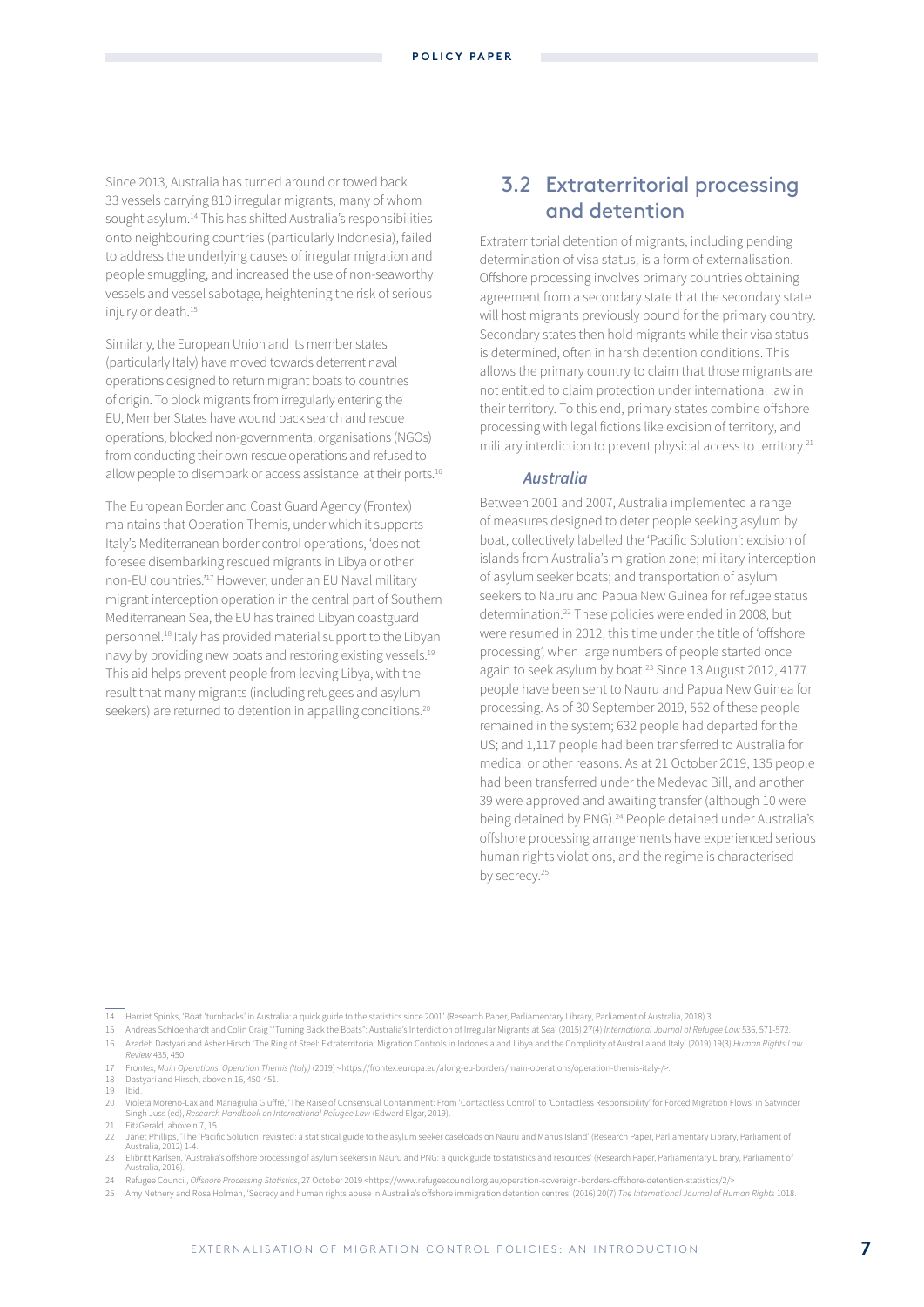#### *EU states*

<span id="page-7-0"></span>The EU and member states support governments or factions in states including Libya, Sudan, Niger, and Turkey to undertake migration control operations. This implicates the EU complicity in human rights abuses by state and non-state actors, particularly directed at migrants, asylum seekers and refugees.<sup>26</sup>

In the Libyan context, the EU and some member states – primary Italy – have actively supported a 'sophisticated system of abuse and exploitation of refugees and migrants by the Libyan coastguard, detention authorities and smugglers in order to prevent people from crossing the Mediterranean'. Three dimensions of EU support increase migrant detention in Libya: support for the Libyan Department for Combatting Illegal Migration which operates Libya's immigration detention centres; support for the Libyan coastguard which returns people trying to cross the Mediterranean to detention in Libya; and deals with local authorities, leaders of tribes, and armed groups (many of whom operate their own detention facilities) to encourage those actors to help stop smuggling and increase border controls.<sup>27</sup>

Support from EU member states, particularly Italy, has allowed and effectively supported the Libyan coastguard to intercept and detain individuals attempting to leave Libya.<sup>28</sup> Between 15,000 and 29,000 people were intercepted in 2018.<sup>29</sup> As at July 2018, there were between 8,000 and 10,000 detainees across Libya.<sup>30</sup> In total, the country hosts 43,113 refugees and asylumseekers registered with UNHCR. Up to 90 per cent of people crossing the Mediterranean Sea to Europe depart from Libya.31

Detention conditions include arbitrary detention, torture, forced labour, extortion, and unlawful killings, at the hands of the authorities, traffickers, armed groups and militias alike.32 The respective roles of IOM, which provides upgrades to detention facility infrastructure,<sup>33</sup> and UNHCR, which provides basic assistance such as health and hygiene support, have been questioned.<sup>34</sup> The level of support has been critiqued by journalists and human rights NGOs.<sup>35</sup>

#### 3.3 Third-country interception

Destination countries often provide material support to law enforcement and immigration authorities in transit countries, and encourage transit countries to proactively target, detain, and/or deport irregular migrants including asylum seekers and refugees.

A significant number of forcibly displaced people reside in Indonesia without effective domestic legal protection mechanisms for refugees, and without prospects of a durable solution. Many of these people are refugees and asylum seekers *en route* to Australia, and Australia has sought to prevent the arrival of these people on its shores. To this end, Australia has encouraged.

More broadly, Australia imposes carrier sanctions on airlines and other organisations that transport a person without a visa to Australia; Australia posts personnel in Asian and Middle Eastern airports to prevent unauthorised people travelling to Australia; and it receives biometric surveillance and identification data from airlines and other states.<sup>36</sup>

Similarly, Italy has engaged in longstanding cooperation with Libya to prevent irregular migrants, including refugees, from reaching Italian territory. This cooperation involves implementation of electronic controls, joint sea patrols, stationing of Italian police officers ¬¬in Libya to target irregular migration, the establishment of immigration detention facilities in Libya, deportation of sub-Saharan migrants and closure of Libya's southern borders, Italian funding for equipment to assist Libyan authorities to combat irregular migration, and training of the Libyan coastguard.37 This cooperation has contributed to detention of migrants, asylum seekers and refugees in Libya in conditions that do not meet international human rights standards.38 It is noteworthy that neither Indonesia nor Libya are signatories to the Refugee Convention.

29 Ulf Laessing and Ahmed Elumami, 'Libyan coast guard says it has intercepted 15,000 migrants in 2018', *Reuters* (online), 21 December 2018 <https://uk.reuters.com/article/uk-europe-migrants-un/libyan-coast-guard-says-it-has-intercepted-15000-migrants-in-2018-idUKKCN1OJ273>.<br>"No Escape From Hell: EU Policies Contribute to Abuse of Migrants in Libya' (Report, Human Rights Watch, 21 January 2019) 6 <https

<sup>26</sup> Kenan Malik, 'When refugees in Libya are being starved, Europe's plan is working', *The Guardian* (online), 1 December 2019 <https://www.theguardian.com/commentisfree/2019/nov/30/ when-refugees-in-libya-are-being-starved-europes-plan-is-working>.

<sup>27</sup> Amnesty International, 'Libya's Dark Web of Collusion: Abuses Against Europe-Bound Refugees and Migrants' (Report No 19/7561/2017, 11 December 2017) <https://www.amnesty.org/ download/Documents/MDE1975612017ENGLISH.PDF>.

<sup>28</sup> United Nations Support Mission in Libya and Office of the United Nations High Commissioner for Human Rights, "Detained and Dehumanised" Report on Human Rights Abuses Against<br>Migrants in Libya,' (Report, 13 December 2016

<sup>31</sup> UNHCR, *Libya* (2019) <https://www.unhcr.org/en-au/libya.html>.

<sup>32</sup> 'Libya's Dark Web of Collusion', above n 28.

<sup>33</sup> Dastyari and Hirsch, above n 16, 454.

<sup>-</sup>Sally Hayden, 'Refugees being 'starved out' of UN facility in Tripoli' *The Guardian* (online), 28 November 2019 <https://www.theguardian.com/global-development/2019/nov/28/refugees<br>being-starved-out-of-un-facility-in-tri

<sup>35</sup> 'Libya's Dark Web Of Collusion', above n 28 .

<sup>36</sup> Hirsch, above n 11.

<sup>37</sup> Dastyari and Hirsch, above n 16. 38 Dastyari and Hirsch, above n 16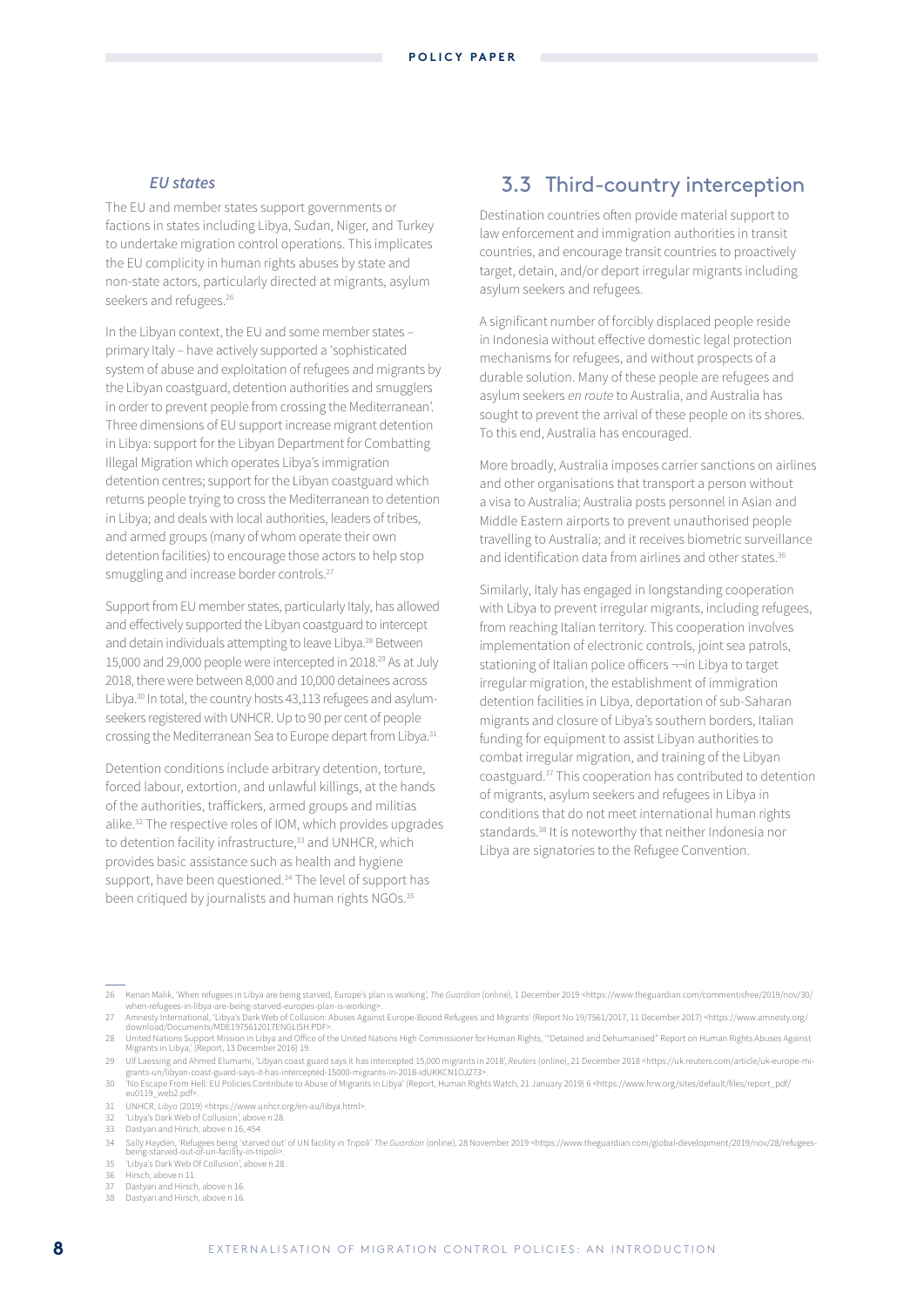#### <span id="page-8-0"></span>3.4 Public messaging campaigns

Destination countries often fund sophisticated messaging campaigns designed to prevent irregular migration, targeting migrants themselves as well as community members who might assist irregular migrants by providing shelter or transport.

Public information campaigns have been implemented since the 1990s in Europe and Australia to prevent human trafficking and undocumented migration. They aim to normalise the extraterritorial border, and categorise migrants as voluntary/forced, desirable/undesirable, and regular/ irregular. They attempt to prevent arrivals before migrants reach the border. Assuming that information plays a key role in migration decisions, these campaigns are designed to deter potential migrants from leaving by criminalising them a priori, or negatively stereotyping migration.39

#### *Australia and Indonesia*

Since the early 1990s, Australia has implemented public information campaigns targeting both Indonesian locals and 'potential illegal immigrants' who may be considering engaging people smugglers in order to seek asylum in Australia. To achieve this, Australia hires multinational and foreign firms, alongside IOM, to design, administer, and evaluate campaigns encompassing 'broadcasting/ publishing of TV, radio, newspaper and cinema advertisements; billboards; "roadshows", dissemination of leaflets and information, and community liaison'.<sup>40</sup> Campaigns deliver legal, moral, and religious warnings about helping irregular migrants without explaining the causes of displacement, displaced people's motivations to go to Australia by boat, or their right to seek asylum.<sup>41</sup> They convey the idea that transporting irregular migrants is immoral and a sin, frame immigration law as the ultimate determinant of moral migration, and link irregular migration to foreign threats and crime.<sup>42</sup>

Australia funds IOM Indonesia's Community Liaison Officer network, which involves IOM employing multilingual officers to work with migrants intercepted by Indonesian authorities en route to Australia. Officers research migrants' views and aims, develop outreach materials, map trusted information sources, and inform Australia about migrants' intentions and views<sup>43</sup>

IOM also target Indonesian locals to raise community awareness of people smuggling activities, reduce the involvement of locals in these activities, and encourage civilians to detect and report smuggling to authorities.<sup>44</sup>

The IOM has also produced educational films designed to be screened at community events, which present transporting illegal migrants as criminal people smuggling; warn of negative impacts on smugglers' reputation and selfesteem; and condemn the sinfulness of people smuggling.45

IOM claims the campaigns have turned Indonesian public opinion strongly against people smuggling, where it had previously been accepting or neutral. Australia is funding the dissemination of misleading messages directed at asylum seekers, refugees, and those who could provide them with shelter or transport. This increases asylum seekers and refugees' vulnerability and precarity by further isolating them within a key transit country. Instead of accurately informing people about their right to asylum and the circumstances that forcibly displace people to Indonesia, these messages form part of Australia's externalisation agenda in Indonesia.46 Notably, Australia has undertaken similar messaging campaigns elsewhere in Asia, targeting Sri Lankan would-be migrants with negative horoscopes to deter irregular maritime travel.<sup>47</sup>

<sup>39</sup> Pierluigi Musarò and Asher Hirsch, *The symbolic frontiers of border externalisation: Interceptions, information campaigns, and refugee policies (25 June 2019) Comparative Network on Refugee Externalisation Policies* (CONREP), The University of Melbourne, <https://arts.unimelb.edu.au/school-of-social-and-political-sciences/research/comparative-network-on-refugee-<br>externalisation-policies/blog/symbolic

<sup>40</sup> Asher Lazarus Hirsch and Cameron Doig, 'Outsourcing Control: The International Organization for Migration in Indonesia' (2018) 22(5) *International Journal of Human Rights* 681. 41 Ibid.

<sup>42</sup> Josh Watkins, 'Irregular migration, borders, and the moral geographies of migration management' (2020) 0(0) EPC: *Politics and Space* 1.

<sup>43</sup> Ibid.<br>44 Ibid 44 Ibid.<br>45 Ibid.

 $45$  Ibid<br> $46$  Ibid.

<sup>46</sup> Ibid.

<sup>47</sup> Hannah Ryan, 'The Australian Government Created A Bizarre And Very Bleak Horoscope Chart To Scare Asylum Seekers', *Buzzfeed* (online), 18 December 2019 <https://www.buzzfeed. com/hannahryan/australia-horoscopes-astrology-refugees-boats-dutton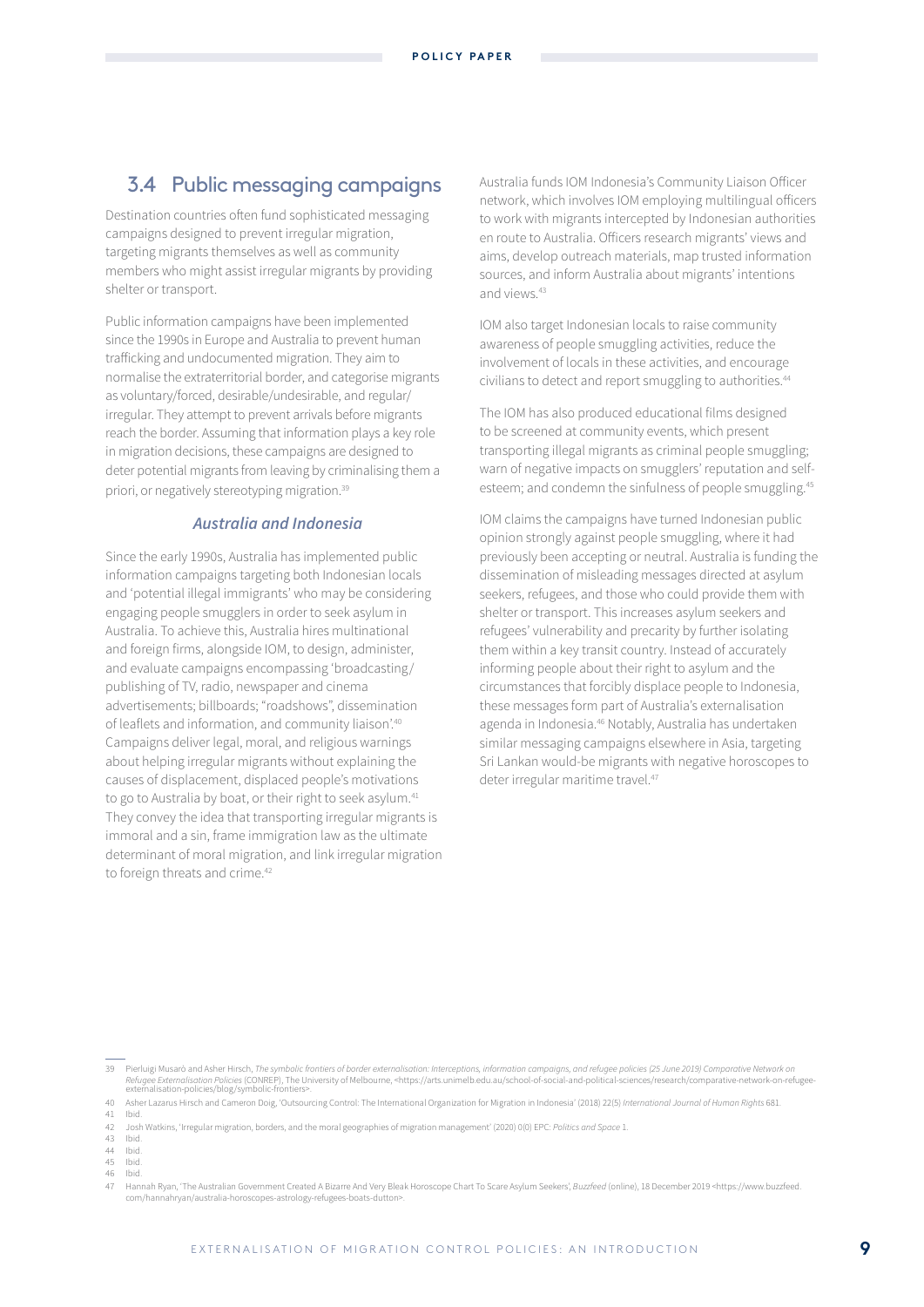#### *The EU and Libya*

<span id="page-9-0"></span>Since the early 1990s, EU member states have run information campaigns in countries of origin designed to discourage would-be migrants from leaving their home and travelling to Europe. With the assistance of the IOM, these campaigns have targeted Romania (1992 to 1996), Albania (1992 to 1995), Ukraine (1998 to present), the Philippines (1997 to 1999) and Vietnam (1998 to 1999). Since 2000, information campaigns have been used in Morocco, Gambia, Ghana, Senegal, Nigeria, Cambodia, Colombia, the Dominican Republic, and Libya, among others.48

Information campaigns use several media outlets (internet, print materials, billboards videos, special events) to reach potential migrants and their families. On 3 February 2017, members of the European Council made the 'Malta Declaration' committing to enhance 'information campaigns and outreach addressed at migrants in Libya and countries of origin and transit, in cooperation with local actors and international organisations, particularly to counter the smugglers' business model.'49 Pursuant to this aim, member states have undertaken campaigns to educate and inform migrants and family members about the dangers associated with traffickers and smugglers, the risk of removal and deportation, the difficulties of settling in Europe, finding a job or obtaining asylum, and to encourage migrants to return home to rebuild their lives in their own countries.50 The European Commission in its statement of 3 March 2017 urged EU Member States to lower the number of irregular arrivals by making it clear to those not in need of protection and with no right to stay in the EU that they should not undertake the perilous journey to arrive in Europe 'illegally'.<sup>51</sup>

#### 4.Bilateral cooperation

Destination states often require cooperation from 'transit' states to prevent migrants passing through those states' territory. As discussed above, this may involve a state providing training or equipment to another, law enforcement cooperation, information-sharing, and linking cooperation on migration control to other issues such as the provision of development aid. Bilateral agreements can formalise these arrangements, establishing the terms of cooperation.

#### 4.1 Australia and Indonesia

Australia and Indonesia have cooperated on asylum policy since the late 1990s, including cooperation on immigration detention, intelligence on people smuggling operations, and personnel training. Australia has provided Indonesia with sufficient financial and diplomatic incentives so that Indonesia's cooperation with Australia is in its own domestic interests.52 The level of cooperation has fluctuated according to other factors impacting the bilateral relationship.53 The most significant policy agreement is the Regional Cooperation Arrangement (RCA) was agreed between Australia, Indonesia, and IOM Indonesia in 2001. The RCA involves Indonesian authorities intercepting migrants thought to be intent on travelling irregularly to Australia or New Zealand. IOM's role is described as the provision of 'case management and care' and 'voluntary repatriation' services to irregular migrants intercepted in Indonesia. Under the RCA, Australia has funded refurbishment of immigration detention facilities and provided \$14m for the return of 5,255 migrants to countries of origin like Afghanistan, Iraq, and Iran in questionable circumstances.54

#### 4.2 Italy and Libya

Successive bilateral agreements to reduce the entry of migrants into Italy from Libya have been signed by those two states.<sup>55</sup> In 2011, Italy signed a Memorandum of Understanding with the Libyan Government of National Accord to cooperate in combating irregular migration, including repatriation of migrants. In 2012, additional understandings between the states covered Italian support to strengthen Libya's border management, training programmes, and assistance with 'voluntary' returns to Libya.

Pierluigi Musarò, *Information campaigns to deter migrants as new bordering practice*s (15 October 2019) Comparative Network on Refugee Externalisation Policies (CONREP), The<br>University of Melbourne, «https://arts.unimelb.

55 Dastyari and Hirsch, above n 16.

<sup>49</sup> European Council, 'Malta Declaration by the members of the European Council on the external aspects of migration: addressing the Central Mediterranean route' (Statements and Remarks, 43/17, 3 February 2017).

<sup>50</sup> Moreno-Lax and Giuffré, above n 20, 9.<br>51 European Commission, 'Remarks by C

<sup>51</sup> European Commission, 'Remarks by Commissioner Avramopoulos on the migration package adopted by the College ahead of the March European Council' (Speech, SPEECH/17/425, 2<br>March 2017), cited in Moreno-Lax and Giuffré, abo

<sup>52</sup> Nethery, A. and Gordyn, C. 2014, 'Australia-Indonesia Cooperation on Asylum Policy: A Case of Incentivised Policy Transfer', *Australian Journal of International Affairs*, 68(2), 184-185.

<sup>53</sup> Missbach, A. 2018, 'Big Fears about Small Boats: How Asylum Seekers Keep Upsetting the Indonesia-Australia Relationship', in T. Lindsey and D. McRae (eds) *Strangers Next Door? Indonesia and Australia in the Asian Century*, Oxford and Portland: Hart Publishing. 54 Documents released pursuant to FOI Request FA17/06/00891-RI, held by authors, available on request.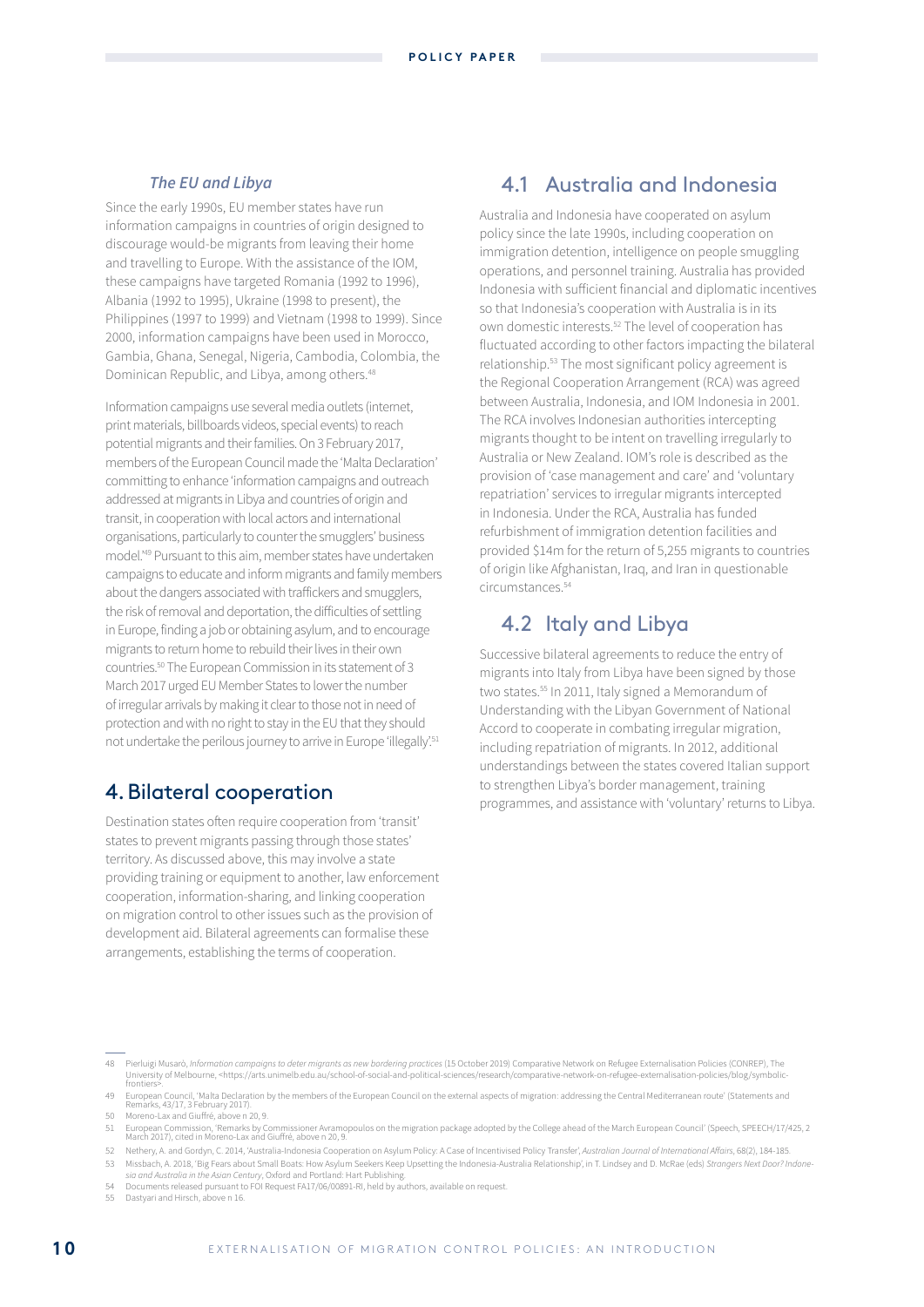<span id="page-10-0"></span>In 2017, a bilateral MOU addressed 'development, the fight against illegal immigration, human trafficking and fuel smuggling' and the reinforcement of 'borders between the State of Libya and the Italian Republic', committing Italy to supporting Libyan authorities in their efforts to stem irregular migration.<sup>56</sup> On 2 November 2019, the agreement between Italy and Libya renewed automatically with Italian Foreign Affairs Minister Luigi Di Maio claiming that '[r] educing Italian assistance could result in the activities of the Libyan coastguard grinding to a halt, leading to an increase in the number of people leaving and conditions of migrants in the centres worsening.'<sup>57</sup>

#### 4.3 The EU and origin states

Since the 1990s, the EU and its member states have entered a range of migration agreements with source countries focused on border control and repatriation of irregular migrants. In 2004, the EU created FRONTEX which ultimately implemented the EU's common external border policy; and began entering agreements with countries like Albania, Russia, Sri Lanka, Macau and Hong Kong to control irregular migration and ensure cooperation regarding readmission of irregular migrants. Individual EU member states signed individual readmission agreements and provided source countries with financial, material, and logistical support to build those states' border control capacity.58 Individual bilateral agreements to curtail irregular migration and secure readmission include those between Tunisia and Italy; between Morocco and Spain; between Libya and Italy (as discussed above); and Nigeria's agreements with Ireland, UK, Italy, and Spain.<sup>59</sup> These agreements largely centre on combating trafficking, readmission of irregular migrants, and exchange of information.<sup>60</sup>

From 2004 to 2006, the EU commenced cooperation with North African transit states and developed a comprehensive migration policy for the main West African and Sub-Saharan origin and transit countries. From 2006, the EU has pushed for re-admission agreements under which African countries would readmit irregular migrants in exchange for economic assistance.<sup>61</sup>

#### 5. Multilateral cooperation

In order to make migration control a priority for their regional neighbours, some destination states will establish or participate in regional fora to raise the profile of irregular migration as a policy issue. This form of border externalisation relies on convincing neighbouring states that irregular migration is a security threat and a source of concern, despite the fact that those neighbouring states may not otherwise view irregular migration as a policy priority. The successful implementation of this strategy can help persuade neighbouring transit states that it is in their interests to begin proactively strengthening border control systems, targeting irregular migrants for detention and deportation, and cooperating with destination states.

#### 5.1 Bali Process

Australia and Indonesia are co-chairs of the Bali Process on People Smuggling, Trafficking in Persons and Related Transnational Crime ('the Bali Process'), a multilateral diplomatic forum that seeks to address irregular migration in the Asia Pacific region. Since its inception in 2002 until 2016, Australia has provided the majority of this funding, including \$7.27 million to the IOM to facilitate this forum. The Bali Process hosts regular meetings between operational representatives from each country to discuss combatting migrant smuggling and other forms of irregular migration. Australia dominates the forum, aiming to ensure that its regional neighbours approach irregular movement in accordance with Australia's deterrence aims: 'within a securitized discourse on "irregular migration".<sup>62</sup>

This discourse has enhanced some Southeast Asian states' views of refugees as a political embarrassment or problem, and as a threat to society, national identity, border security, and sovereignty, rather than as victims of human rights abuses.<sup>63</sup>

In 2011, the Bali Process produced the Regional Cooperation Framework (RCF), wherein states undertake 'burden sharing', promote orderly migration, run anti-smuggling initiatives, secure readmission agreements, and share intelligence. This forum has encouraged the strengthening of border enforcement, the sharing of intelligence, the adoption of anti-people smuggling laws and policies, the training of law enforcement agencies and the detention and deterrence of refugees who would otherwise seek asylum in Australia.<sup>64</sup>

Hirsch and Doig, above n 38.

<sup>56</sup> Memorandum of understanding on cooperation in the fields of development, the fight against illegal immigration, human trafficking and fuel smuggling and on reinforcing the security of<br>borders between the State of Libya tent/uploads/2017/10/MEMORANDUM\_translation\_finalversion.doc.pdf>.

<sup>-57</sup> Ylenia Gostoli, 'Anti-migration deal between Italy and Libya renewed', *Al Jozeero* (online), 3 November 2019 <https://www.aljazeera.com/news/2019/11/deal-curb-migrant-arrivals-ita<br>V-libya-renewed-191102122821537.html>

<sup>58</sup> Annelies Zoomers, Femke van Noorloos and Ilse van Liempt, 'Will Tailor-Made Migration Deals Help To Solve The European Migration 'Crisis'?' in Dina Siegel and Veronika Nagy (eds)*, The Migration Crisis? Criminalization, Security and Survival (Eleven International Publishing, 2018)* 105.

<sup>59</sup> Ibid.

<sup>60</sup> Ibid. 61 Ibid.

<sup>62</sup> Susan Kneebone, 'The Bali Process and Global Refugee Policy in the Asia–Pacific Region' (2014) 27(4) *Journal of Refugee Studies* 598–9.

<sup>63</sup> Susan Kneebone, 'ASEAN and the Conceptualization of Refugee Protection' in Ademola Abass and Francesca Ippolito (eds), *Regional Approaches to the Protection of Asylum Seekers: An International Legal Perspective* (Routledge, 2014) 297-299.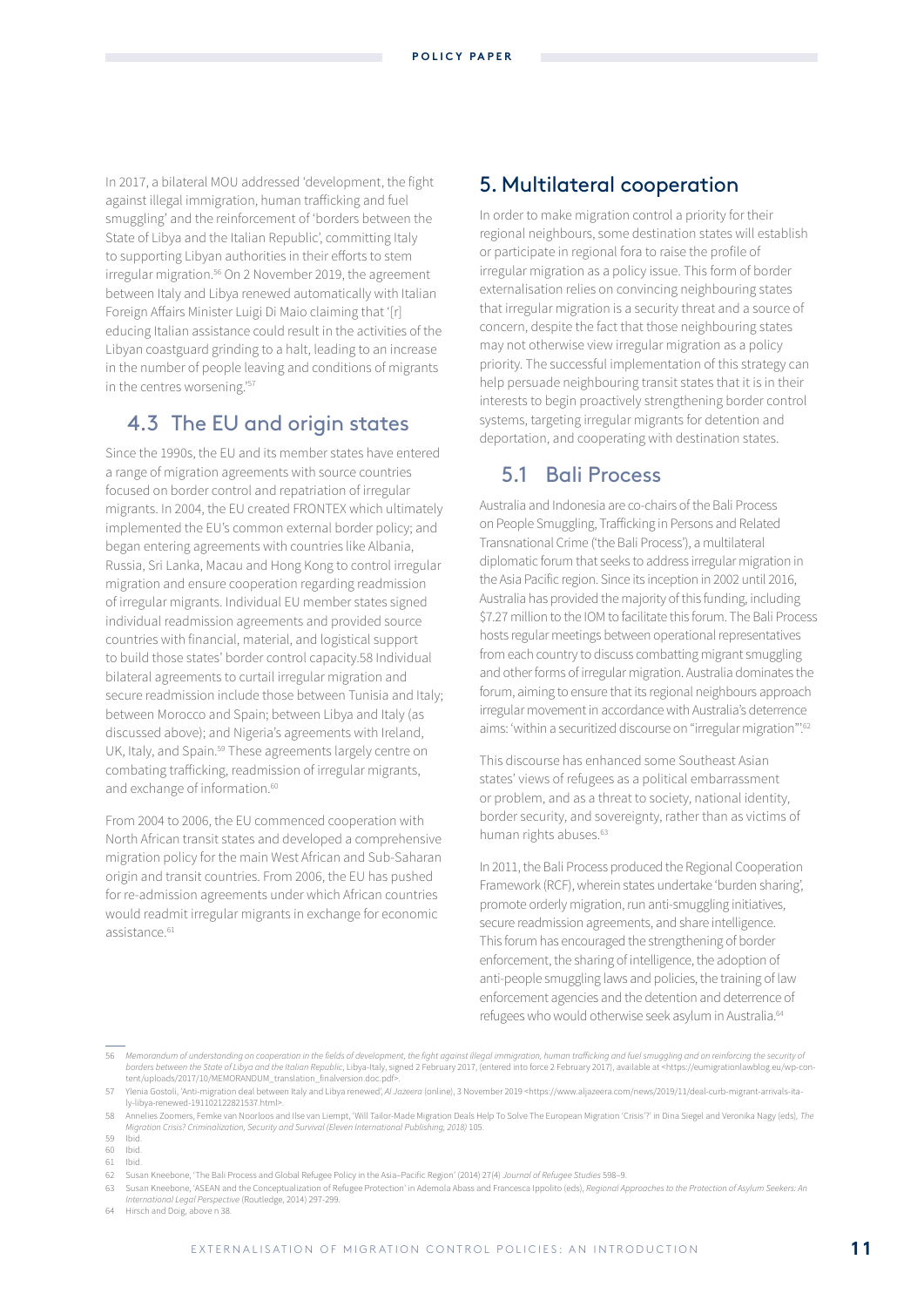#### <span id="page-11-0"></span>5.2 European Union

The EU's funding of international organisations (IOs) has facilitated the dissemination of EU policy objectives and approaches to regional neighbours, including transit states in Africa and the Middle East. IOM and UNHCR are the major IOs undertaking this work. The EU relies on these IOs' personnel, expertise, contacts, facilities, money, and legitimacy to undertake projects that tend to advance the EU's externalisation objectives, including in the domain of migration control.65 In particular, IOs help the EU repackage its priorities 'in terms of commitments to overarching and nearly universal international norms', because states perceive IOs as 'impersonal, value-neutral, not selfinterested and hence technocratic actors whose purpose is not the exercise of power but equitable problem-solving.'66 Thus, the EU regards IOs as 'crucial implementing partners in the external dimension of its policies.<sup>'67</sup>

For their part, the IOs rely on EU funding as a 'principal source for their budget', making the EU a 'vital donor for these organisations'.<sup>68</sup> This reliance explains why the IOs have become subcontractors implementing EU policy in transit countries, while also encouraging those states to adopt 'normative frameworks that blur and legitimise EU policy transfer in the guise of (quasi) universal commitments.'69

Regional Consultative Processes are a key mechanism through which the EU disseminates its policy objectives, 'often with the intermediary of the IOM or … the UNHCR.'70 These multilateral fora have 'increasingly come under the influence of the EU Commission and Member States', leading to a growing emphasis on EU policy transfer. Externalisation of EU migration control policies to North African transit states is a key focus of the '5+5 Dialogue' for the Western Mediterranean, between participants Algeria, France, Italy, Libya, Malta, Mauritania, Morocco, Portugal, Spain and Tunisia.71 The EU has directed this forum's focus towards cooperation in areas such as 'the fight against illegal migration and trafficking'72 to align transit states with its aim of regional migration control. EU engagement with states in transit regions has included the establishment of the AU-EU-UN Taskforce, the Africa-EU Migration and Mobility Dialogue, and the EU Emergence Trust Fund for Africa.

#### 6. Implications of externalisation policies for refugees

#### 6.1 Refugees unable to reach safety

Internationally, there are inadequate safe, institutional avenues to durable solutions for forcibly displaced people. While there are 20.4 million refugees worldwide under UNHCR's mandate,73 less than 1% of these people are resettled every year.74 Externalisation strategies such as those examined above do not address the underlying causes of displacement, nor do they seek to deliver longterm outcomes that respect refugees' human rights. Rather, externalisation strategies increase the barriers that asylum seekers and refugees face to achieving durable solutions.

These strategies frequently succeed in blocking asylum seekers and refugees from achieving durable solutions in the following ways: procuring their immobilisation, detention, repatriation, and/or deportation. Taken as a whole, the suite of policies adopted by Australia, the EU and its member states deprive irregular migrants, asylum seekers, and refugees of safety and liberty.

#### 6.2 Refugee deaths at borders

Externalisation policies are a powerful expression of destination states' prerogative to choose which asylumseekers they accommodate. To this end, leaders and policymakers create an artificial division between those who seek asylum the 'right way' (regular, through resettlement from refugee camps and countries of asylum) and the 'wrong way' (irregular, particularly by boat).75 Asylum seekers and refugees who migrate irregularly are the key targets of externalisation policies. Together, the urgent need to find safety, the lack of institutional pathways, and the additional enforcement barriers created by externalisation policies force people to take risky routes to seek safety in Europe or Australia.

65 Sandra Lavenex 'Multileveling EU external governance: The role of international organizations in the diffusion of EU migration policies' (2016) 42(2) *Journal of Ethnic and Migration Studies*  1, 4, 7. 66 Ibid, 6-7.

72 Ibid, 14.

<sup>67</sup> Ibid, 10.

<sup>68</sup> Ibid, 10-11.<br>69 Ibid, 12-13 Ibid, 12-13.

<sup>70</sup> Ibid, 13. 71 Ibid, 13-14.

<sup>73</sup> UNHCR, *Figures at a Glanc*e, <https://www.unhcr.org/en-au/figures-at-a-glance.html>.

<sup>74</sup> UNHCR, *Resettlement*, < https://www.unhcr.org/resettlement.html>.

<sup>75</sup> Fiona McKay, Samantha Thomas and Susan Kneebone, '"It would be okay if they came through the proper channels": community perceptions and attitudes towards asylum seekers in Australia' (2012) 25(1) *Journal of Refugee Studies* 113, 114.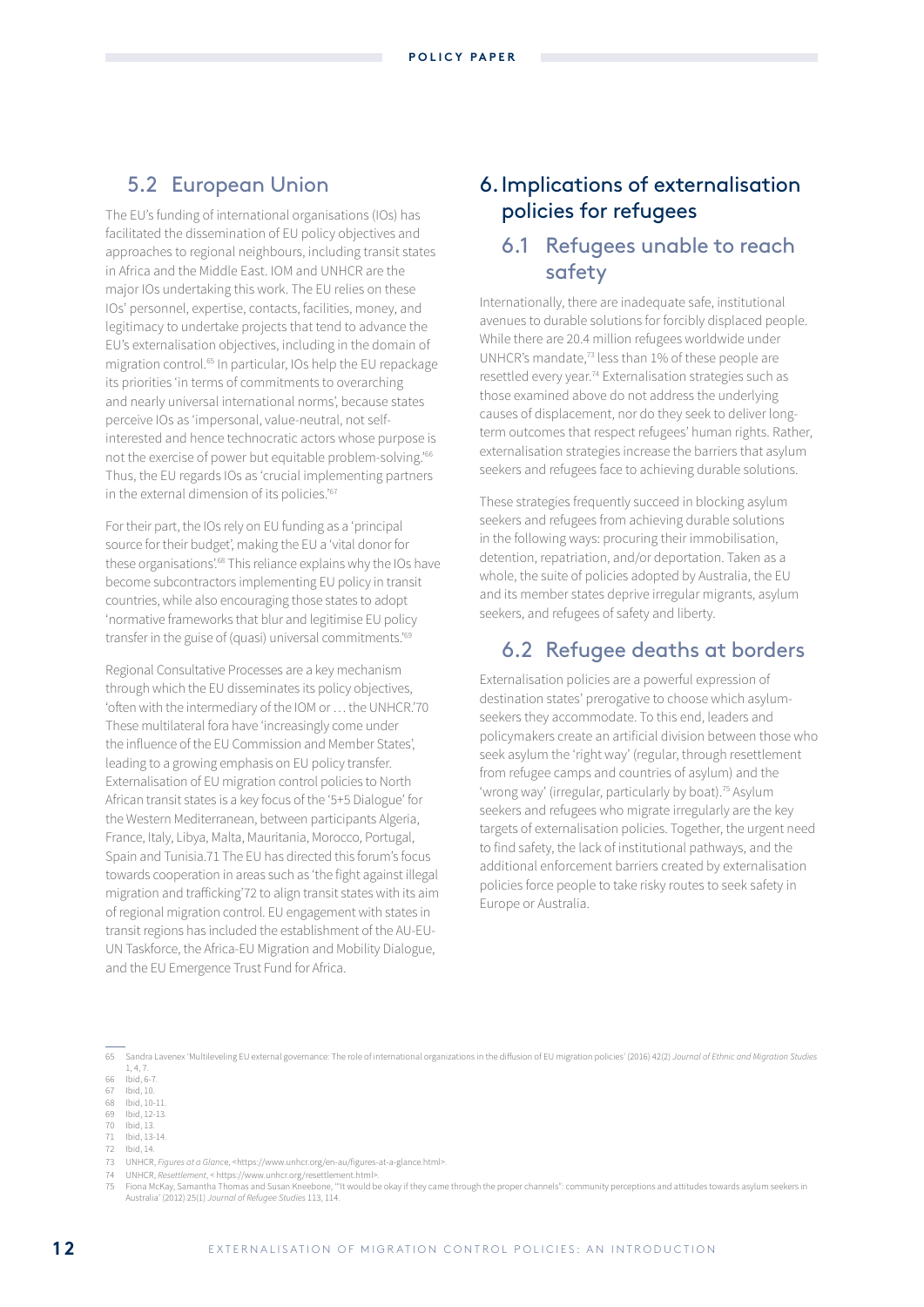<span id="page-12-0"></span>In particular, irregular maritime migration is a symptom of the inadequacy of safe institutional avenues for displaced people to reach safety. Deaths by drowning at the borders of Australia and Europe can be partly ascribed to externalisation policies: the strengthening of transit states' border capacities that prevent land ingress to Europe (through training, enhanced surveillance and identification technology); intensive policing of safe travel paths like commercial air travel to Australia; and boat turnbacks creating incentives for use of non-seaworthy boats and for crew and passengers to scupper boats, risking injury and death.

#### 6.3 Refugees contained in regions

Since the late 1990's, the European Council has called for the integration of migration and asylum goals into the EU's external policy.76 EU member states have taken two approaches to externalisation: first, exporting migration control measures to origin or transit countries outside the EU; and second, implementing 'preventive' measures:

designed to change the factors which influence people's decisions to move, or their chosen destinations [including] attempts to address the causes of migration and refugee flows, or provide refugees with access to protection nearer their countries of origin … development assistance, trade and foreign direct investment, or foreign policy tools.<sup>77</sup>

84% of the world's refugees are hosted by countries directly neighbouring their country of origin.78 Part of the function of externalisation policies is to ensure those countries continue to do the work of hosting these people, while countries such as Italy and Australia are permitted to select the location and circumstances of people to be resettled at their discretion. Alternatively, the destination states overseeing externalisation initiatives aim to make sure that people who *are* able to travel from their country of origin to Libya or Indonesia are hosted by or returned from those countries. Detention, deportation, repatriation, or longstanding limbo are common outcomes for asylum seekers and refugees stranded in these transit countries.

## 7. Further implications of externalisation policies

#### 7.1 International Law

Destination states undertaking externalisation initiatives often claim that legal and moral responsibility lies with the party most proximate to the migrants affected – for instance, this may be a transit state (like Indonesia); a state where asylum seekers are detained for refugee status determination (like Nauru); an NGO (like IOM or UNHCR); or a private organisation (like Wilson Security or Canstruct). Indeed, the perceived ability to publicly and legally disavow responsibility for human rights violations associated with externalisation policies is a key attraction of choosing externalisation over more traditional bordering practices.

Nevertheless, in international law, sponsoring states, such as Australia and Italy, remain legally responsible for participation in human rights violations in Indonesia and Libya, including refoulement; arbitrary detention; violations of the right to life; cruel, inhuman and degrading treatment or punishment; and violations of the right to leave.<sup>79</sup> Although states may claim to avoid responsibility, this is not correct under international law<sup>80</sup>

#### 7.2 Sovereignty

Destination states' pursuit and promotion of externalisation policies may be difficult to reconcile with the democratic self-determination of transit states or offshore processing host states. While some forms of cooperation on refugee externalisation can be characterised as voluntary or incentivised, such as Australia-Indonesia cooperation, in other cases externalisation can be better characterised as policy purchasing. For example, Papua New Guinea's reliance on Australia as an aid donor has arguably weakened its capacity to negotiate the terms of offshore processing. Meanwhile, significant allegations of corruption have passed seemingly unnoticed by Australia. Requiring the cooperation of PNG's leadership for its offshore processing regime, Australia's complicity ultimately harms PNG's democracy.

<sup>76</sup> Christina Boswell, 'The 'external dimensions' of EU immigration and asylum policy' (2003) 79(3) *International Affairs* 619, 619.

<sup>77</sup> Ibid, 619-620

<sup>78</sup> UNHCR, 'Global Trends: Forced Displacement in 2018' (Report, 19 June 2019). 79 Dastyari and Hirsch, above n 16.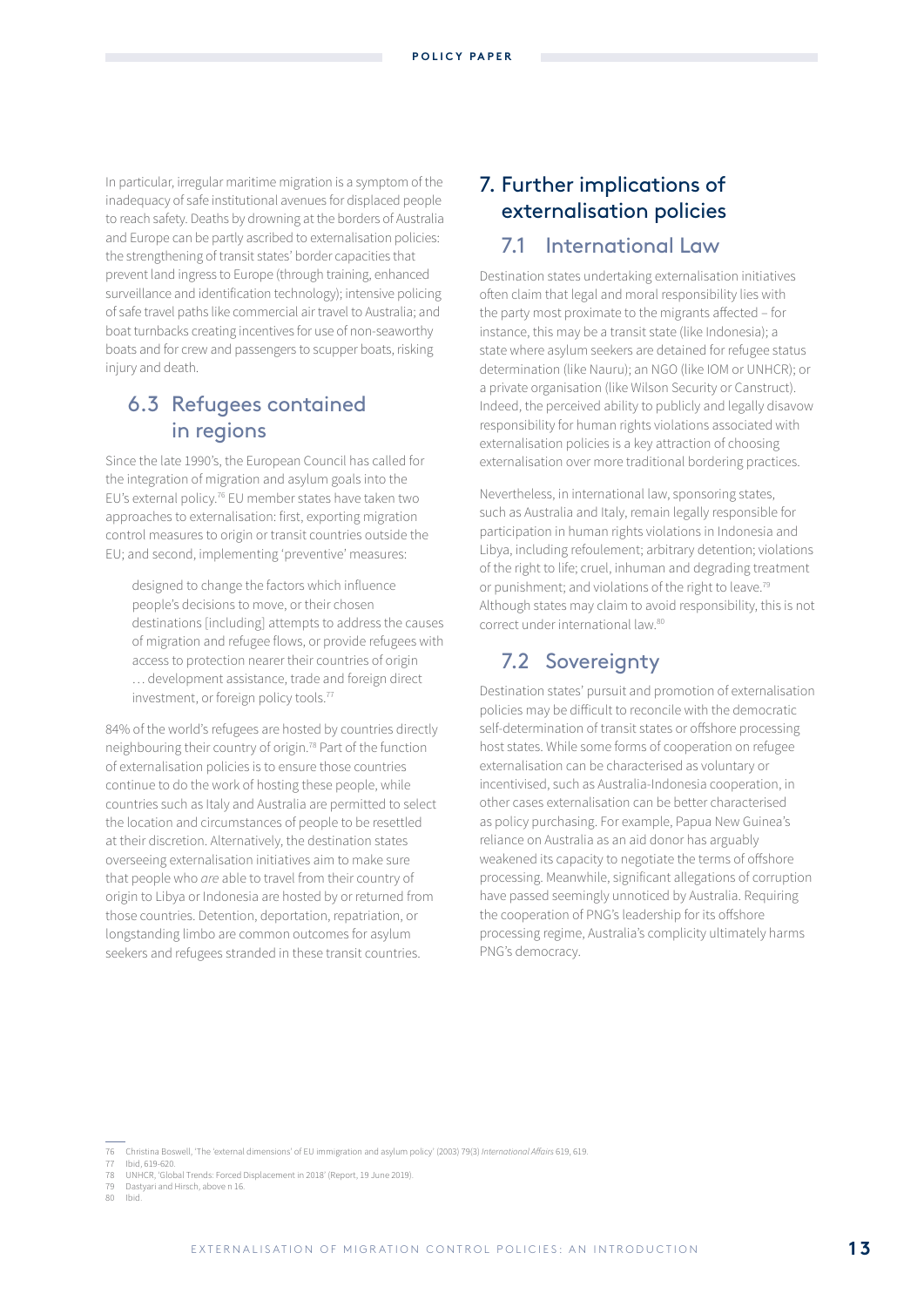<span id="page-13-0"></span>Questions of sovereignty are particularly acute in circumstances where transit states have weak institutions and democratic structures. In these cases, transit states carrying out destination states' migration control policies may be both a symptom and a further cause of authoritarianism and human rights violations.<sup>81</sup> In a dramatic few months in early 2014, Nauru's running party sacked the chief justice, resident magistrate, and chief of police, and a group of opposition politicians were expelled from parliament. Since that time, the local media has continued to be government-controlled and does not publish opposing voices. Many states have condemned this democratic decline in Nauru, but Australia has insisted that Nauru remains a democracy and therefore a suitable partner.<sup>82</sup>

#### 7.3 Democratic implications

Destination states themselves also risk engaging in actions that are not subject to democratic constraints, including oversight, accountability, and fiscal responsibility. Once responsibility for policy execution (for instance, detention or deportation) has been outsourced to another state or organisation, it can be very difficult for destination states' citizenry to exercise influence over this conduct. Democracies such as Italy and Australia export migration control functions to other governments or factions in Indonesia and Libya, NGOs like IOM, and private organisations like Canstruct, thus inserting additional layers of accountability between the government and the policy outcome. Policies that restrict media access, such as those that exist in Nauru, further contribute to the opacity of these policies and increase the difficulty for citizens and organisations charged with providing democratic checks and balances.

At the same time, politicians in Australia and across Europe have sought to capitalise on their 'tough stance' on asylum seekers and refugees to win voter support.<sup>83</sup> In some locations this strategy has been successful in improving the electoral fortunes of far-right, populist political parties and leaders whose political agenda is to further erode democratic institutions. In the pursuit of electoral success, evidence-based deliberative debate on the complex challenge posed by the needs of refugees and asylum seekers has become nearly impossible.<sup>84</sup>

#### 8.Conclusion

Externalisation takes diverse forms, including maritime interception activities, extraterritorial processing and detention, third-country interception, and public messaging campaigns. Destination states build support for these measures among origin and transit states through bilateral agreements, as well as through multilateral fora designed to elevate and maintain migration control as a key policy priority.

The impact of these measures on people seeking asylum are devastating. As a result of externalisation measures, refugees find themselves unable to reach safety and taking risky routes that often result in deaths. Many refugees find themselves contained in their region of origin by these policies.

Under international law, destination states remain responsible for many of the measures taken in pursuit of externalisation. Nevertheless, many of those states regard externalisation as a means of avoiding responsibility for or scrutiny over human rights violations. Destination states' pursuit and promotion of externalisation policies may also be difficult to reconcile with the democratic self-determination of transit states or offshore processing host states. Moreover, destination states themselves also risk engaging in actions that are not subject to democratic constraints, including oversight, accountability, and fiscal responsibility.

Although externalisation policies have now become a mainstay form of bordering in the global north, they are not beyond challenge. Externalisation policies undermine human rights principles, violate international law, cause significant harm for refugees and people seeking asylum, and undermine the entire system of refugee protection.

Such policies must be resisted and challenged to protect the rights of asylum seekers and refugees, including through legal challenges in domestic and international fora, democratic institutions, civil society and grassroots movements.

Jeff Sparrow, 'In PNG and Nauru, Australia's immigration policy comes at the expense of democracy' *The Guardian (*online) 15 June 2016,<br><https://www.theguardian.com/commentisfree/2016/jun/15/in-png-and-nauru-australias-im

<sup>82</sup> Amy Nethery, 'Australia's Refugee Detention Regime: Offshore and Unaccountable', *Current History,* September 2019, 227.

<sup>83</sup> See eg Edgar Grande, Tobias Schwarzbözl and Matthias Fatke, 'Politicizing immigration in Western Europe' (2019) 26(10) *Journal of European Public Policy*, 1444; Philipp Lutz 'Variation <sub>.</sub><br>cy success: radical right populism and migration policy' (2019) 42(3) *West European Politics*, 517; Jordan McSwiney and Drew Cottle, 'Unintended c and Neoliberalism in contemporary Australia' (2017) 79 The Jo*urnal of Australian Political Economy* [87]; William Maley 'Australia's refugee policy: domestic politics and diplomatic<br>consequences' (2016) 70(6) *Australian* 

<sup>84</sup> Catherine Wihtol de Wenden, 2018 'Knowledge and power: the impossible encounter', *Esprit*, no 7.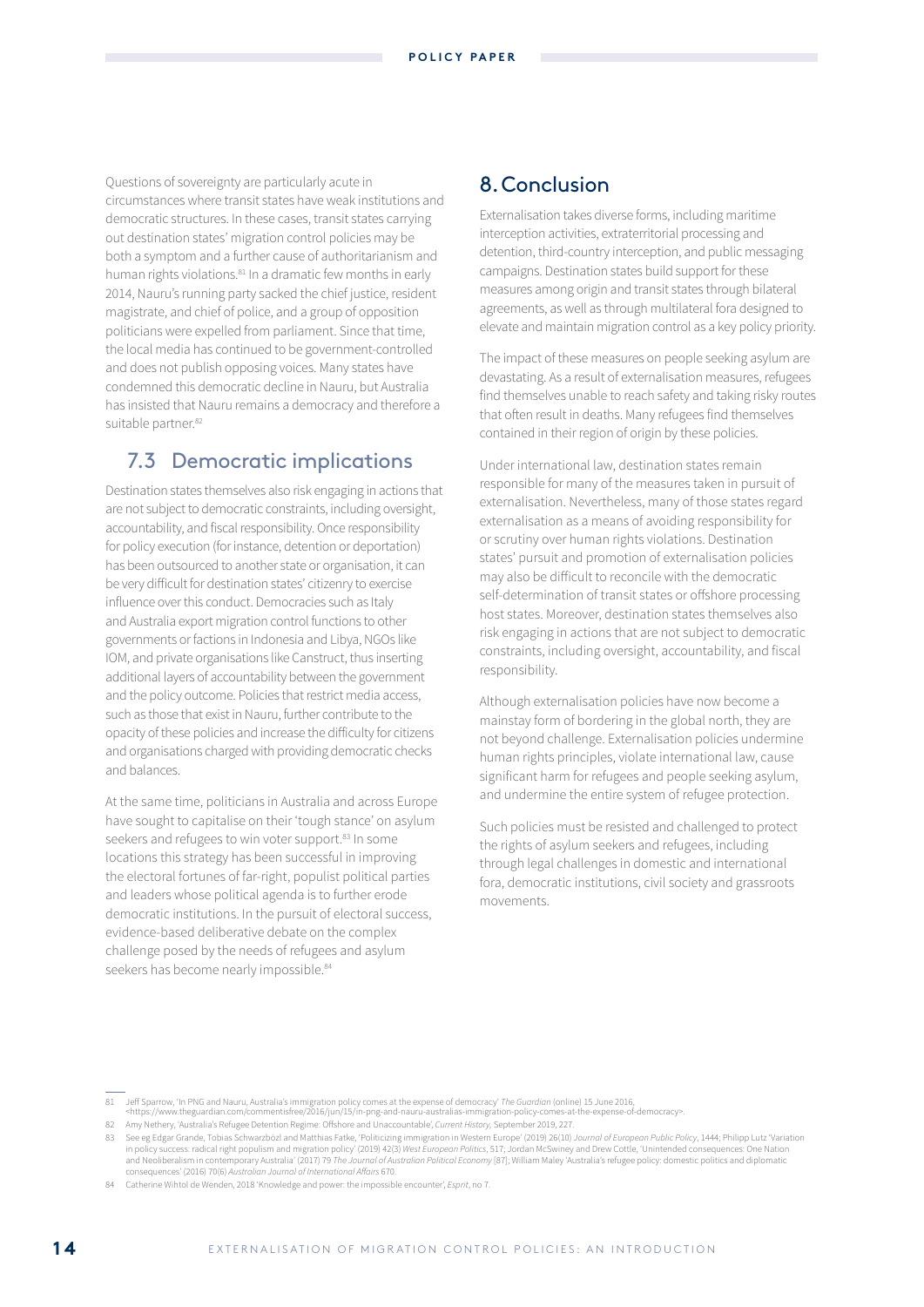#### <span id="page-14-0"></span>Bibliography

A *Articles*/Books/Reports

Amnesty International, 'Libya's Dark Web of Collusion: Abuses Against Europe-Bound Refugees and Migrants' (Report No 19/7561/2017, 11 December 2017) <https://www.amnesty.org/download/Documents/ MDE1975612017ENGLISH.PDF>.

Boswell, Christina, 'The 'external dimensions' of EU immigration and asylum policy' (2003) 79(3) *International Affairs* 619, 619.

Dastyari, Azadeh and Asher Hirsch 'The Ring of Steel: Extraterritorial Migration Controls in Indonesia and Libya and the Complicity of Australia and Italy' (2019) 19(3) *Human Rights Law Review* 435.

FitzGerald, David Scott, R*efuge Beyond Reach: How Rich Democracies Repel Asylum Seekers,* (Oxford University Press, 2019) 4.

Hirsch, Asher Lazarus, 'The Borders Beyond the Border: Australia's Extraterritorial Migration Controls' (2017) 36, *Refugee Survey Quarterly* 48, 48-49.

Hirsch, Asher Lazarus and Cameron Doig, 'Outsourcing Control: The International Organization for Migration in Indonesia' (2018) 22(5) *International Journal of Human Rights* 681.

Human Rights Watch, 'No Escape From Hell: EU Policies Contribute to Abuse of Migrants in Libya' (Report, 21 January 2019) 6 <https://www.hrw.org/sites/default/files/ report\_pdf/eu0119\_web2.pdf>.

Içduygu, Ahmet, 'Rethinking transit migration in Turkey: reality and re-presentation in the creation of a migratory phenomenon' (2012) 18(4) *Population, Space and Place* 441.

Karlsen, Elibritt, 'Australia's offshore processing of asylum seekers in Nauru and PNG: a quick guide to statistics and resources' (Research Paper, Parliamentary Library, Parliament of Australia, 2016).

Kneebone, Susan, 'ASEAN and the Conceptualization of Refugee Protection' in Ademola Abass and Francesca Ippolito (eds), *Regional Approaches to the Protection of Asylum Seekers: An International Legal Perspective* (Routledge, 2014) 295.

Kneebone, Susan, 'The Bali Process and Global Refugee Policy in the Asia–Pacific Region' (2014) 27(4) *Journal of Refugee Studies* 596.

Lavenex, Sandra, 'Multileveling EU external governance: The role of international organizations in the diffusion of EU migration policies' (2016) 42(2) *Journal of Ethnic and Migration Studies* 554.

McKay, Fiona, Samantha Thomas and Susan Kneebone, '"It would be okay if they came through the proper channels": community perceptions and attitudes towards asylum seekers in Australia' (2012) 25(1) *Journal of Refugee Studies* 113.

Moreno-Lax, Violeta and Mariagiulia Giuffré, 'The Raise of Consensual Containment: From 'Contactless Control' to 'Contactless Responsibility' for Forced Migration Flows' in Satvinder Singh Juss (ed), *Research Handbook on International Refugee Law* (Edward Elgar, 2019).

Nethery, Amy and Rosa Holman, 'Secrecy and human rights abuse in Australia's offshore immigration detention centres' (2016) 20(7) *The International Journal of Human Rights* 1018.

Nethery, Amy, Brynna Rafferty-Brown, and Savitri Taylor, 'Exporting Detention: Australia-Funded Immigration Detention in Indonesia' (2013) 26(1) *Journal of Refugee Studies* 88.

Phillips, Janet, 'The 'Pacific Solution' revisited: a statistical guide to the asylum seeker caseloads on Nauru and Manus Island' (Research Paper, Parliamentary Library, Parliament of Australia, 2012).

Schloenhardt, Andreas and Colin Craig ''Turning Back the Boats': Australia's Interdiction of Irregular Migrants at Sea' (2015) 27(4) *International Journal of Refugee Law* 536.

Spinks, Harriet, 'Boat 'turnbacks' in Australia: a quick guide to the statistics since 2001' (Research Paper, Parliamentary Library, Parliament of Australia, 2018).

UNHCR, *Global Trends: Forced Displacement in 2015* (June 2016) <http://www.unhcr.org/statistics/ unhcrstats/576408cd7/unhcr-global-trends-2015.html>.

UNHCR*, Global Trends: Forced Displacement in 2018* (June 2019) <https://www.unhcr.org/5d08d7ee7.pdf>.

UNHCR, *Libya* (2019) <https://www.unhcr.org/en-au/libya. html>.

United Nations Support Mission in Libya and Office of the United Nations High Commissioner for Human Rights, '"Detained and Dehumanised" Report on Human Rights Abuses Against Migrants in Libya,' (Report, 13 December 2016).

Wihtol de Wenden, Catherine, 'Knowledge and power: the impossible encounter' (2018) 7 *Esprit* 183.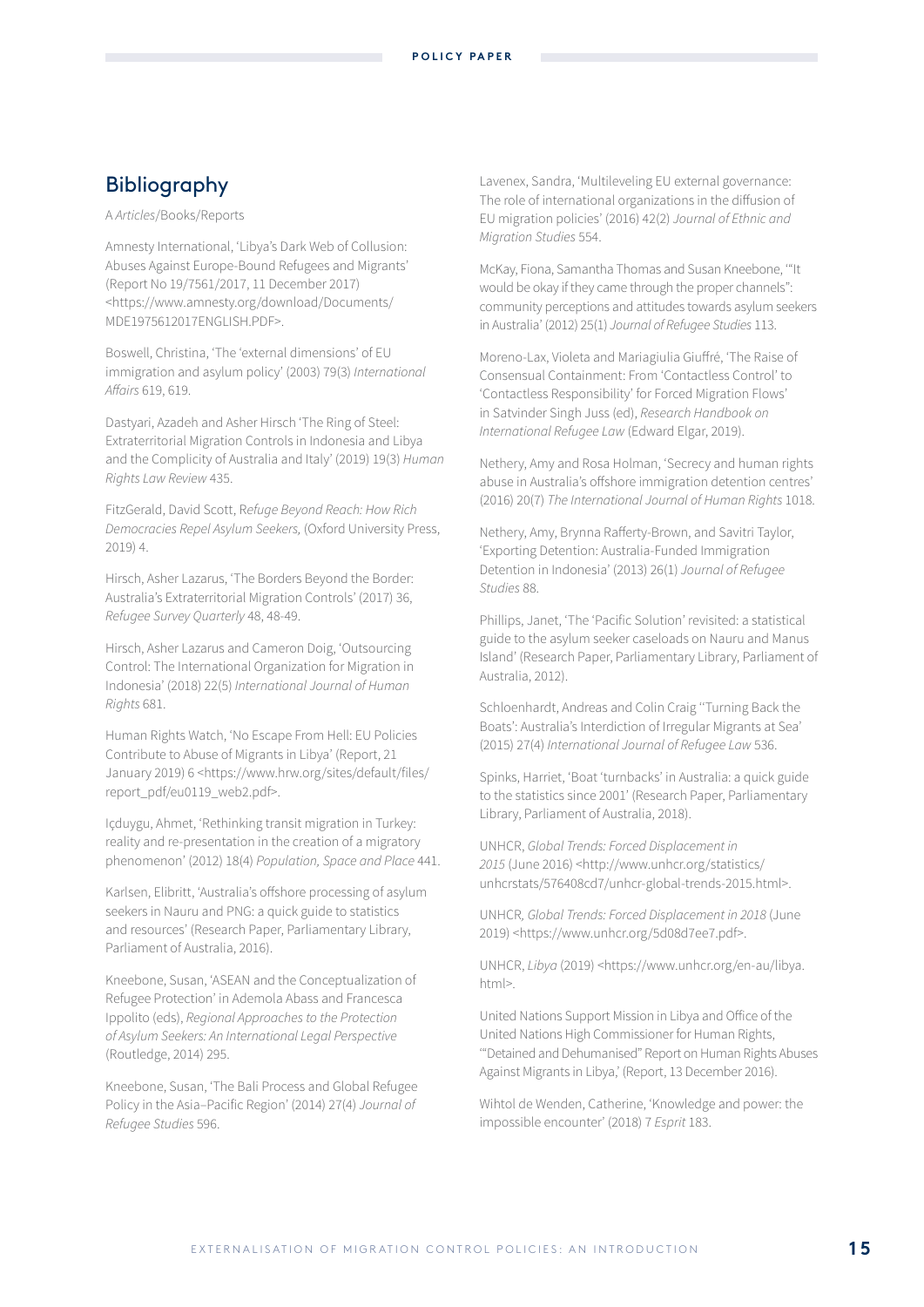<span id="page-15-0"></span>Zoomers, Annelies, Femke van Noorloos and Ilse van Liempt, 'Will Tailor-Made Migration Deals Help To Solve The European Migration 'Crisis'?' in Dina Siegel and Veronika Nagy (eds) *The Migration Crisis? Criminalization, Security and Survival* (Eleven International Publishing, 2018) 105.

#### B *Treaties*

*Convention Relating to the Status of Refugees*, opened for signature 28 July 1951, 189 UNTS 150 (entered into force 22 April 1954).

#### C *Media*

Gostoli, Ylenia, 'Anti-migration deal between Italy and Libya renewed', *Al Jazeera* (online), 3 November 2019 <https:// www.aljazeera.com/news/2019/11/deal-curb-migrantarrivals-italy-libya-renewed-191102122821537.html>.

Hayden, Sally, 'Refugees being 'starved out' of UN facility in Tripoli' *The Guardian* (online), 28 November 2019 <https:// www.theguardian.com/global-development/2019/nov/28/ refugees-being-starved-out-of-un-facility-in-tripoli>.

Laessing, Ulf and Ahmed Elumami, 'Libyan coast guard says it has intercepted 15,000 migrants in 2018', *Reuters*  (online), 21 December 2018 <https://uk.reuters.com/article/ uk-europe-migrants-un/libyan-coast-guard-says-it-hasintercepted-15000-migrants-in-2018-idUKKCN1OJ273>.

Malik, Kenan, 'When refugees in Libya are being starved, Europe's plan is working', *The Guardian* (online), 1 December 2019 <https://www.theguardian.com/commentisfree/2019/ nov/30/when-refugees-in-libya-are-being-starved-europesplan-is-working>.

Ryan, Hannah, 'The Australian Government Created A Bizarre And Very Bleak Horoscope Chart To Scare Asylum Seekers', *Buzzfeed* (online), 18 December 2019 <https:// www.buzzfeed.com/hannahryan/australia-horoscopesastrology-refugees-boats-dutton>.

Sparrow, Jeff, 'In PNG and Nauru, Australia's immigration policy comes at the expense of democracy' *The Guardian*  (online) 15 June 2016, <https://www.theguardian.com/ commentisfree/2016/jun/15/in-png-and-nauru-australiasimmigration-policy-comes-at-the-expense-of-democracy>.

#### D *Other*

Crisp, Jeff, *Externalization and the erosion of refugee protection* (25 November 2019) Comparative Network on Refugee Externalisation Policies (CONREP), The University of Melbourne, <https://arts.unimelb.edu.au/school-of-socialand-political-sciences/research/comparative-network-onrefugee-externalisation-policies/blog/externalization-andthe-erosion-of-refugee-protection>.

Frontex, *Main Operations: Operation Themis (Italy)* (2019) <https://frontex.europa.eu/along-eu-borders/mainoperations/operation-themis-italy-/>.

Hirsch, Asher and Cameron Doig, *Australia's other "offshore policy" – containing refugees in Indonesia through the International Organisation for Migration* (27 November 2019) Comparative Network on Refugee Externalisation Policies (CONREP), The University of Melbourne, <https://arts. unimelb.edu.au/school-of-social-and-political-sciences/ research/comparative-network-on-refugee-externalisationpolicies/blog/australias-other-offshore-policy>.

Musarò, Pierluigi and Asher Hirsch, *The symbolic frontiers of border externalisation: Interceptions, information campaigns, and refugee policies* (25 June 2019) Comparative Network on Refugee Externalisation Policies (CONREP), The University of Melbourne, <https://arts.unimelb.edu.au/school-of-socialand-political-sciences/research/comparative-network-onrefugee-externalisation-policies/blog/symbolic-frontiers>.

Musarò, Pierluigi, *Information campaigns to deter migrants as new bordering practices* (15 October 2019) Comparative Network on Refugee Externalisation Policies (CONREP), The University of Melbourne, <https://arts.unimelb.edu. au/school-of-social-and-political-sciences/research/ comparative-network-on-refugee-externalisation-policies/ blog/symbolic-frontiers>.

Refugee Council of Australia*, Who is a refugee? Who is an asylum seeker?* (13 May 2016) <https://www.refugeecouncil. org.au/who-is-a-refugee/2/>.

UNHCR, *Figures at a Glance*, <https://www.unhcr.org/en-au/ figures-at-a-glance.html>.

UNHCR, *Resettlement*, < https://www.unhcr.org/ resettlement.html>.

USA for UNHCR, *What is a Refugee?* <https://www. unrefugees.org/refugee-facts/what-is-a-refugee/>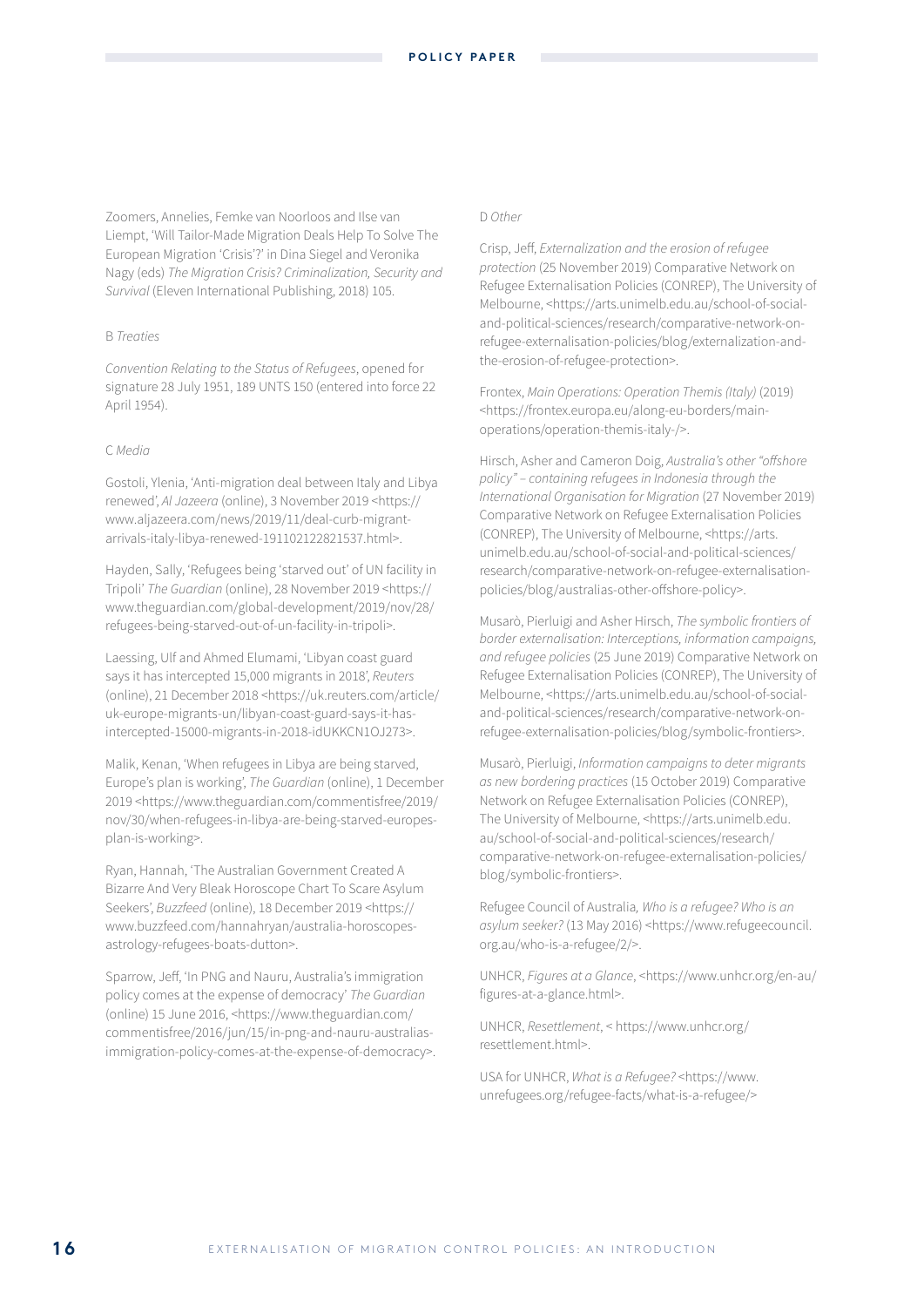**POLICY PAPER**

EXTERNALISATION OF MIGRATION CONTROL POLICIES: AN INTRODUCTION **1 7**